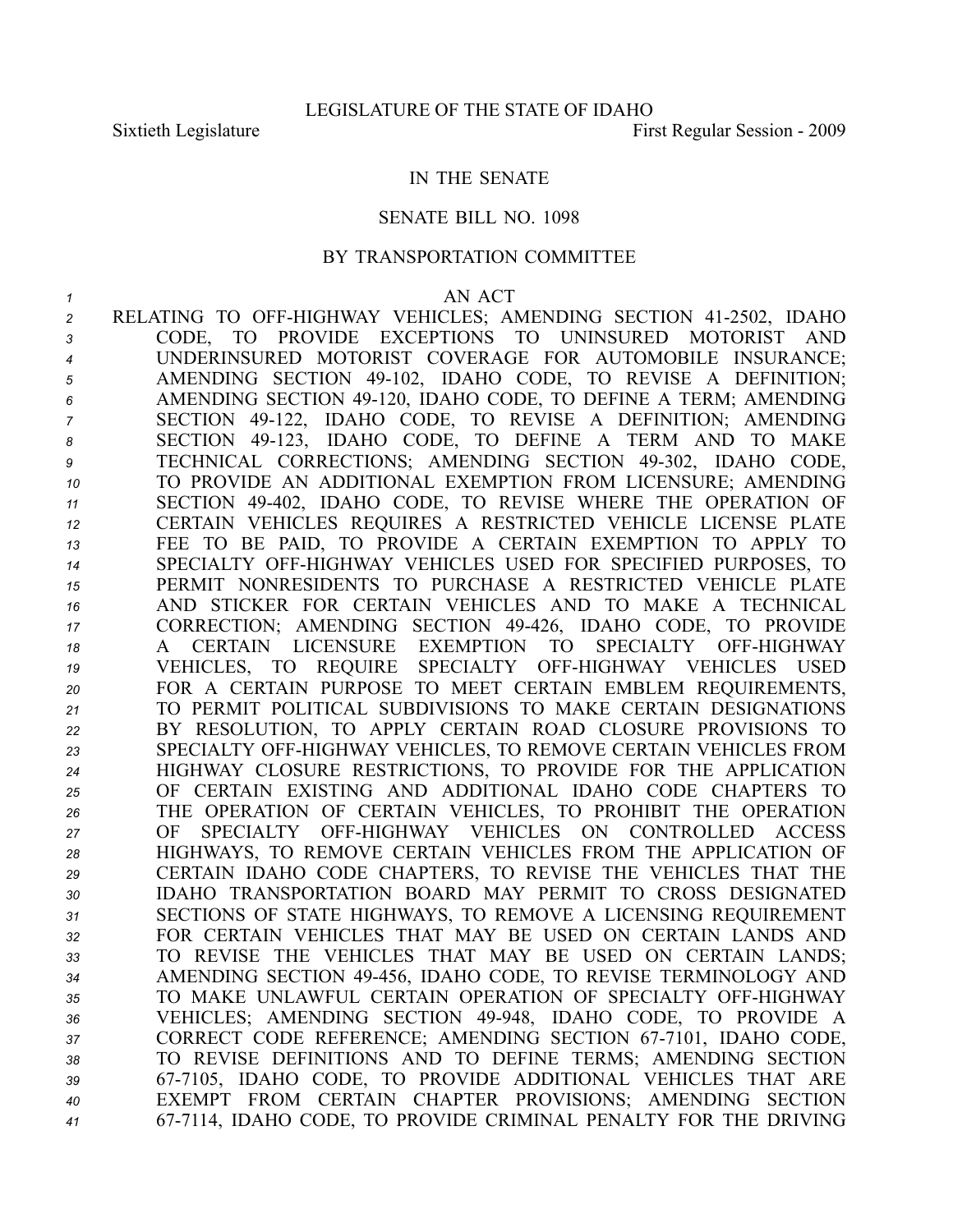1 OR OPERATION OF A SPECIALTY OFF-HIGHWAY VEHICLE UNDER CERTAIN INFLUENCES, TO REMOVE AN IDAHO CODE REFERENCE AND TO REVISE TERMINOLOGY; AMENDING SECTION 677122, IDAHO CODE, TO PROVIDE FOR REGISTRATION OF A SPECIALTY OFFHIGHWAY VEHICLE, TO REVISE TERMINOLOGY, TO REVISE WITH WHOM REGISTRATION MUST BE MADE, TO REVISE A REGISTRATION FEE, TO PROVIDE AN EFFECTIVE DATE FOR THE REVISED REGISTRATION FEE, TO REVISE WHO MAY RETAIN A PORTION OF THE REGISTRATION FEE, TO PROVIDE WHEN CERTAIN VEHICLES MUST BE REGISTERED, TO PROVIDE FOR THE PLACEMENT OF A REGISTRATION STICKER ON CERTAIN VEHICLES, TO PROVIDE EXCEPTIONS TO A RESTRICTED VEHICLE LICENSE PLATE REQUIREMENT AND TO PERMIT NONRESIDENTS TO PURCHASE A RESTRICTED VEHICLE LICENSE PLATE AND/OR STICKER FOR CERTAIN VEHICLES; AMENDING SECTION 677124, IDAHO CODE, TO REMOVE A TIME REQUIREMENT FOR REGISTRATION OF CERTAIN VEHICLES BY NONRESIDENT OWNERS, TO PROVIDE FOR NONAPPLICATION OF REGISTRATION REQUIREMENTS FOR THE OWNERS OF CERTAIN VEHICLES THAT ARE CURRENTLY AND PROPERLY REGISTERED IN THE STATE OF RESIDENCE, TO REQUIRE THE NONRESIDENT OWNERS OF CERTAIN VEHICLES FROM STATES WITHOUT A REGISTRATION REQUIREMENT TO REGISTER IN IDAHO BEFORE OPERATING THE VEHICLE IN IDAHO, TO PROVIDE USE PRIVILEGES AND RESPONSIBILITIES TO NONRESIDENT OWNERS OF CERTAIN VEHICLES 23 REGISTERED IN ANOTHER STATE; AMENDING SECTION 67-7126, IDAHO CODE, TO REVISE A REGISTRATION FEE AMOUNT AND THE ALLOCATION OF THE FEE AND TO RESTRICT LIABILITY OF CERTAIN ENTITIES AND EMPLOYEES REGARDING THE USE OF SUCH FEES; DECLARING AN EMERGENCY AND PROVIDING AN EFFECTIVE DATE.

*<sup>28</sup>* Be It Enacted by the Legislature of the State of Idaho:

*<sup>29</sup>* SECTION 1. That Section 412502, Idaho Code, be, and the same is hereby amended to *<sup>30</sup>* read as follows:

 412502. UNINSURED MOTORIST AND UNDERINSURED MOTORIST COVERAGE FOR AUTOMOBILE INSURANCE – EXCEPTIONS. (1) Except as otherwise provided in subsection (2) of this section, no owner's or operator's policy of motor vehicle liability insurance that is subject to the requirements of section 49-1212(1) or (2), Idaho Code, shall be delivered or issued for delivery in this state with respec<sup>t</sup> to any motor vehicle registered or principally garaged in this state unless coverage is provided therein 37 or supplemental thereto, in limits for bodily injury or death as set forth in section 49-117, Idaho Code, as amended from time to time, under provisions approved by the director of the department of insurance, for the protection of persons insured thereunder who are legally entitled to recover damages from owners or operators of uninsured and underinsured motor vehicles because of bodily injury, sickness or disease, including death, resulting therefrom.

*<sup>42</sup>* (2) A named insured shall have the right to reject either or both uninsured motorist *<sup>43</sup>* coverage or underinsured motorist coverage, which rejection must be in writing or in an *<sup>44</sup>* electronic record as authorized by the uniform electronic transactions act, chapter 50, title 28,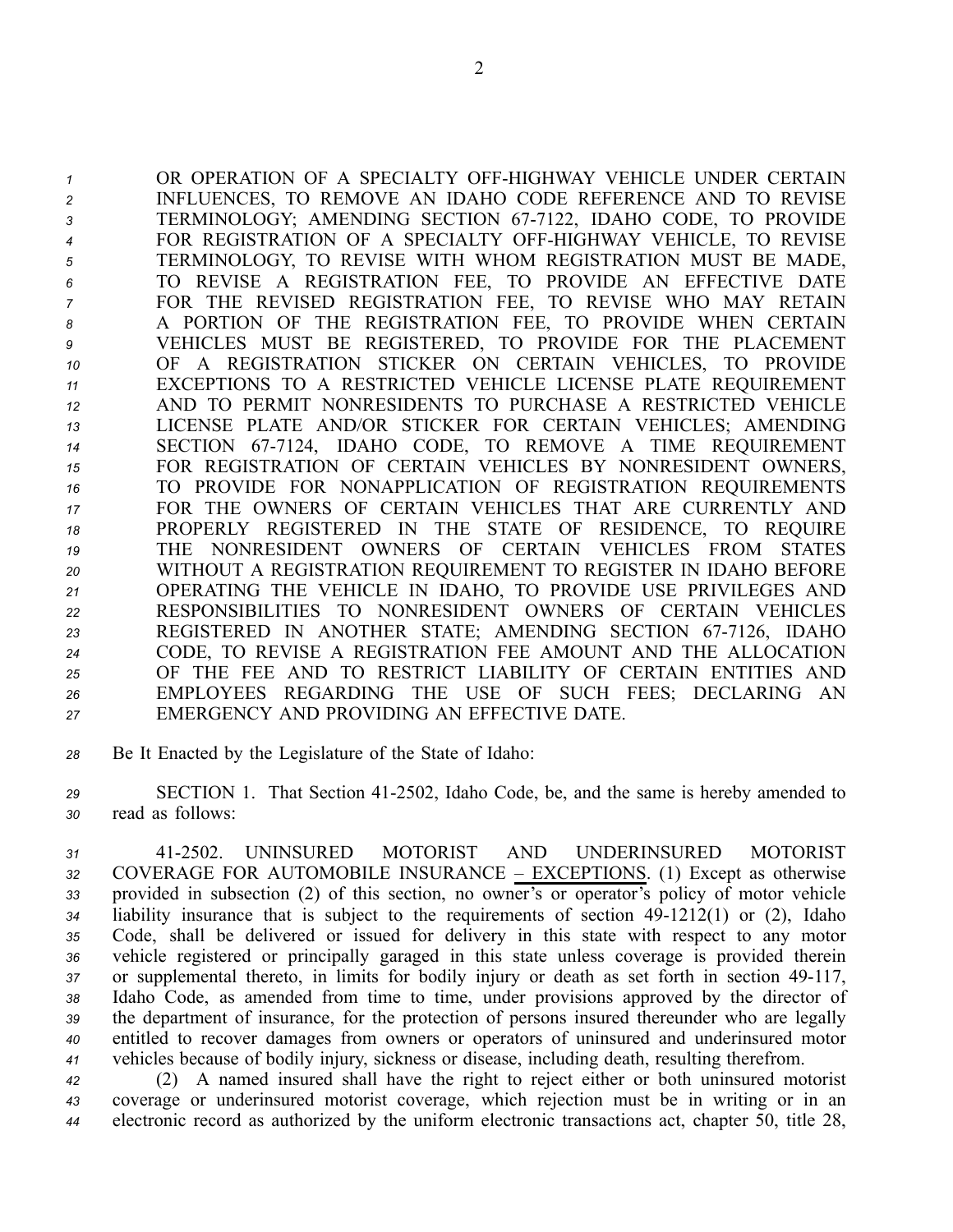*<sup>1</sup>* Idaho Code, and such rejection shall be effective as to all other insureds and named insureds; *<sup>2</sup>* and after which such rejected coverage need not be provided in or supplemental to <sup>a</sup> renewal or *<sup>3</sup>* replacement policy issued by the same insurer or an affiliate of that insurer.

 (3) Prior to the issuance of any new policy or the first renewal or replacement of any existing policy of motor vehicle liability insurance with an effective date on or after January 1, 2009, <sup>a</sup> named insured shall be provided <sup>a</sup> standard statement approved by the director of the department of insurance, explaining in summary form, both uninsured and underinsured motorist coverage, and the different forms of underinsured motorist coverage that might be available from insurers in Idaho.

*<sup>10</sup>* (4) The provisions of this section shall not apply to policies of motor vehicle liability *11* insurance for coverage on all-terrain vehicles, utility type vehicles, specialty off-highway *12* vehicles or motorbikes as those terms are defined in section 67-7101, Idaho Code.

13 SECTION 2. That Section 49-102, Idaho Code, be, and the same is hereby amended to *<sup>14</sup>* read as follows:

 49102. DEFINITIONS – A. (1) "Abandon" means to leave <sup>a</sup> vehicle on private property without the permission of the person having rights to the possession of the property, or on <sup>a</sup> highway or other property open to the public for the purposes of vehicular traffic or parking, or upon or within the right-of-way of any highway, for twenty-four (24) hours or *<sup>19</sup>* longer.

 (2) "Abandoned vehicle" means any vehicle observed by an authorized officer or reported by <sup>a</sup> member of the public to have been left within the limits of any highway or upon the 22 property of another without the consent of the property owner for a period of twenty-four (24) hours or longer, except that a vehicle shall not be considered abandoned if its owner-operator is unable to remove it from the place where it is located and has notified <sup>a</sup> law enforcement agency and requested assistance.

*<sup>26</sup>* (3) "Accident" means any event that results in an unintended injury or property damage *<sup>27</sup>* attributable directly or indirectly to the motion of <sup>a</sup> motor vehicle or its load, <sup>a</sup> snowmobile or *<sup>28</sup>* special mobile equipment.

*<sup>29</sup>* (4) "Actual physical control" means being in the driver's position of <sup>a</sup> motor vehicle with *<sup>30</sup>* the motor running or the vehicle moving.

*<sup>31</sup>* (5) "Administrator" means the federal highway administrator, the chief executive of the *<sup>32</sup>* federal highway administration, an agency within the U.S. department of transportation.

 (6) "Age of <sup>a</sup> motor vehicle" means the age determined by subtracting the manufacturer's year designation of the vehicle from the year in which the designated registration fee is paid. If the vehicle has the same manufacturer's year designation as the year in which the fee is paid, or if <sup>a</sup> vehicle has <sup>a</sup> manufacturer's year designation later than the year in which the fee is paid, the vehicle shall be deemed to be one (1) year old.

- *<sup>38</sup>* (7) "Airconditioning equipment" means mechanical vapor compression refrigeration *<sup>39</sup>* equipment which is used to cool the driver's or passenger compartment of any motor vehicle. *<sup>40</sup>* (8) "Alcohol or alcoholic beverage" means:
	-

*<sup>41</sup>* (a) Beer as defined in 26 U.S.C. section 5052(a), of the Internal Revenue Code;

*<sup>42</sup>* (b) Wine of not less than onehalf of one percen<sup>t</sup> (.005%) of alcohol by volume; or

*<sup>43</sup>* (c) Distilled spirits as defined in section 5002(a)(8), of the Internal Revenue Code.

*<sup>44</sup>* (9) "Alley" means <sup>a</sup> public way of limited use intended only to provide access to the rear *<sup>45</sup>* or side of lots or buildings in urban districts.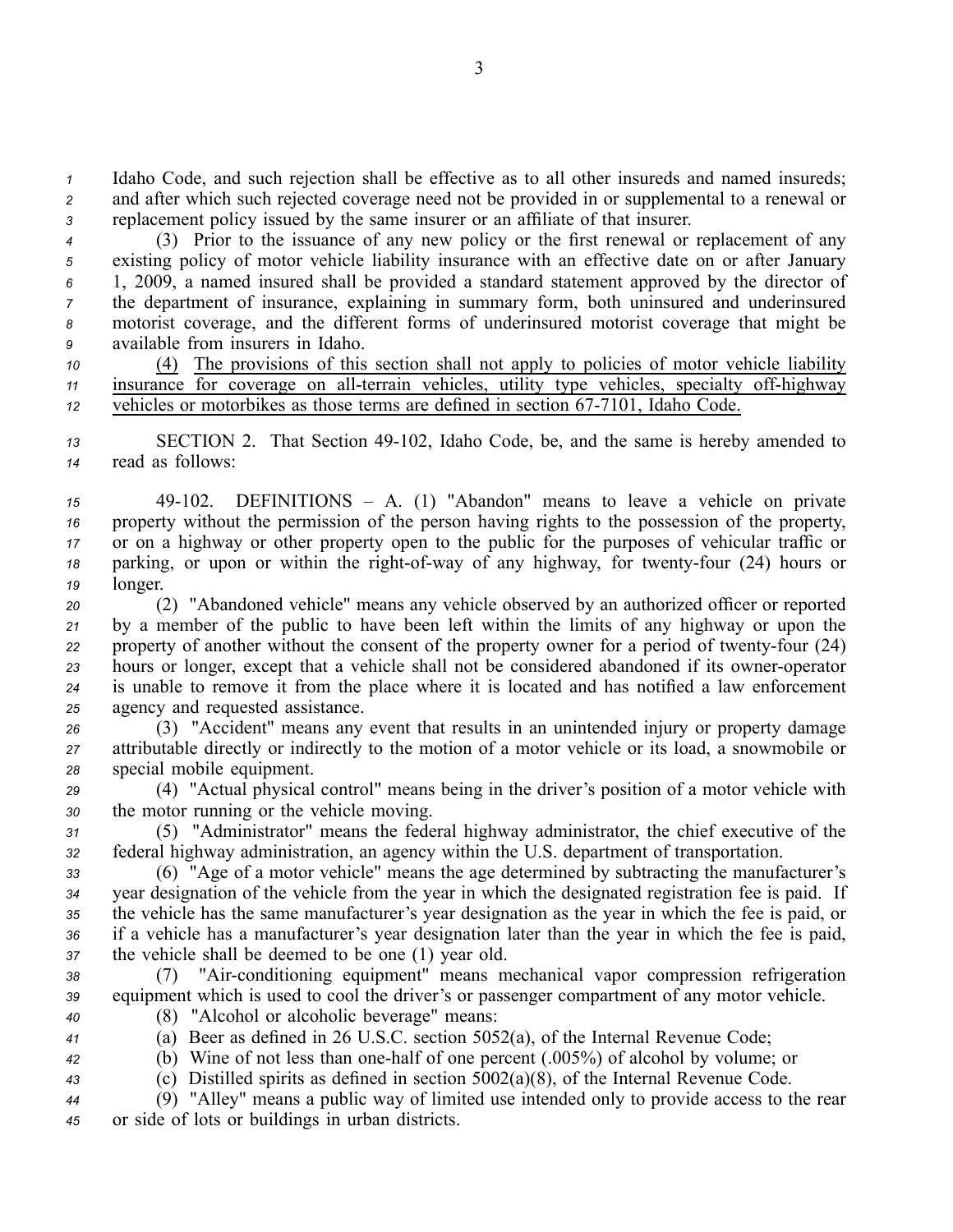(10) "All-terrain vehicle" or "ATV" means any recreation vehicle with three (3) or more tires, weighing under nine hundred (900) pounds, fifty (50) inches or less in width, having <sup>a</sup> 3 wheelbase of sixty-one (61) inches or less, traveling on low pressure tires of ten (10) psi or less, has handlebar steering and <sup>a</sup> seat designed to be straddled by the operator.

*<sup>5</sup>* (11) "Amateur radio operator." (See "Radio operator, amateur," section 49119, Idaho *<sup>6</sup>* Code)

*<sup>7</sup>* (12) "Ambulance" means <sup>a</sup> motor vehicle designed and used primarily for the *<sup>8</sup>* transportation of injured, sick, or deceased persons, on stretchers, cots, beds, or other devices *<sup>9</sup>* for carrying persons in <sup>a</sup> prone position.

*<sup>10</sup>* (13) "Applicant" means an individual who applies to obtain, transfer, upgrade, or renew <sup>a</sup> *<sup>11</sup>* driver's license.

 (14) "Approved driver training course" means <sup>a</sup> training course from <sup>a</sup> school licensed under the provisions of chapter 21 of this title or <sup>a</sup> driver training course approved by another United States jurisdiction provided the course was taken while an individual was <sup>a</sup> resident of that United States jurisdiction.

*<sup>16</sup>* (15) "Approved testing agency" means <sup>a</sup> person, firm, association, partnership or *<sup>17</sup>* corporation approved by the director of the Idaho state police which is:

*<sup>18</sup>* (a) In the business of testing equipment and systems;

*<sup>19</sup>* (b) Recognized by the director as being qualified and equipped to do experimental *<sup>20</sup>* testing; and

*<sup>21</sup>* (c) Not under the jurisdiction or control of any single manufacturer or supplier for an *<sup>22</sup>* affected industry.

*<sup>23</sup>* (16) "Armed forces" means the army, navy, marine corps, coast guard and the air force of *<sup>24</sup>* the United States.

<sup>25</sup> (17) "Authorized emergency vehicle." (See "Vehicle," section 49-123, Idaho Code)

 (18) "Authorized officer" means any member of the Idaho state police, or any regularly employed and salaried deputy sheriff, or other county employee designated to perform the function of removing abandoned vehicles or junk vehicles by the board of county commissioners of the county in which <sup>a</sup> vehicle is located, or any regularly employed and salaried city peace officer or other city employee designated to perform the function of removing abandoned vehicles or junk vehicles by the city council, or <sup>a</sup> qualified person deputized or appointed by the proper authority as reserve deputy sheriff or city policeman, authorized within the jurisdiction in which the abandoned vehicle or junk vehicle is located.

*<sup>34</sup>* (19) "Authorized transportation department employee" means any employee appointed by *<sup>35</sup>* the board to perform duties relating to enforcement of vehicle laws as have been specifically *<sup>36</sup>* defined and approved by order of the board (see section 40510, Idaho Code).

*<sup>37</sup>* (20) "Auto transporter" means <sup>a</sup> vehicle combination constructed for the purpose of *<sup>38</sup>* transporting vehicles.

*<sup>39</sup>* SECTION 3. That Section 49120, Idaho Code, be, and the same is hereby amended to *<sup>40</sup>* read as follows:

 49120. DEFINITIONS – S. (1) "Saddlemount combination" means <sup>a</sup> combination of vehicles in which <sup>a</sup> truck or truck tractor tows one (1), two (2) or three (3) trucks or truck tractors, each connected by <sup>a</sup> saddle to the frame or fifth wheel of the vehicle in front of it. The saddle is <sup>a</sup> mechanism that connects the front axle of the towed vehicle to the frame or fifth wheel of the vehicle in front and functions like <sup>a</sup> fifth wheel kingpin connection. A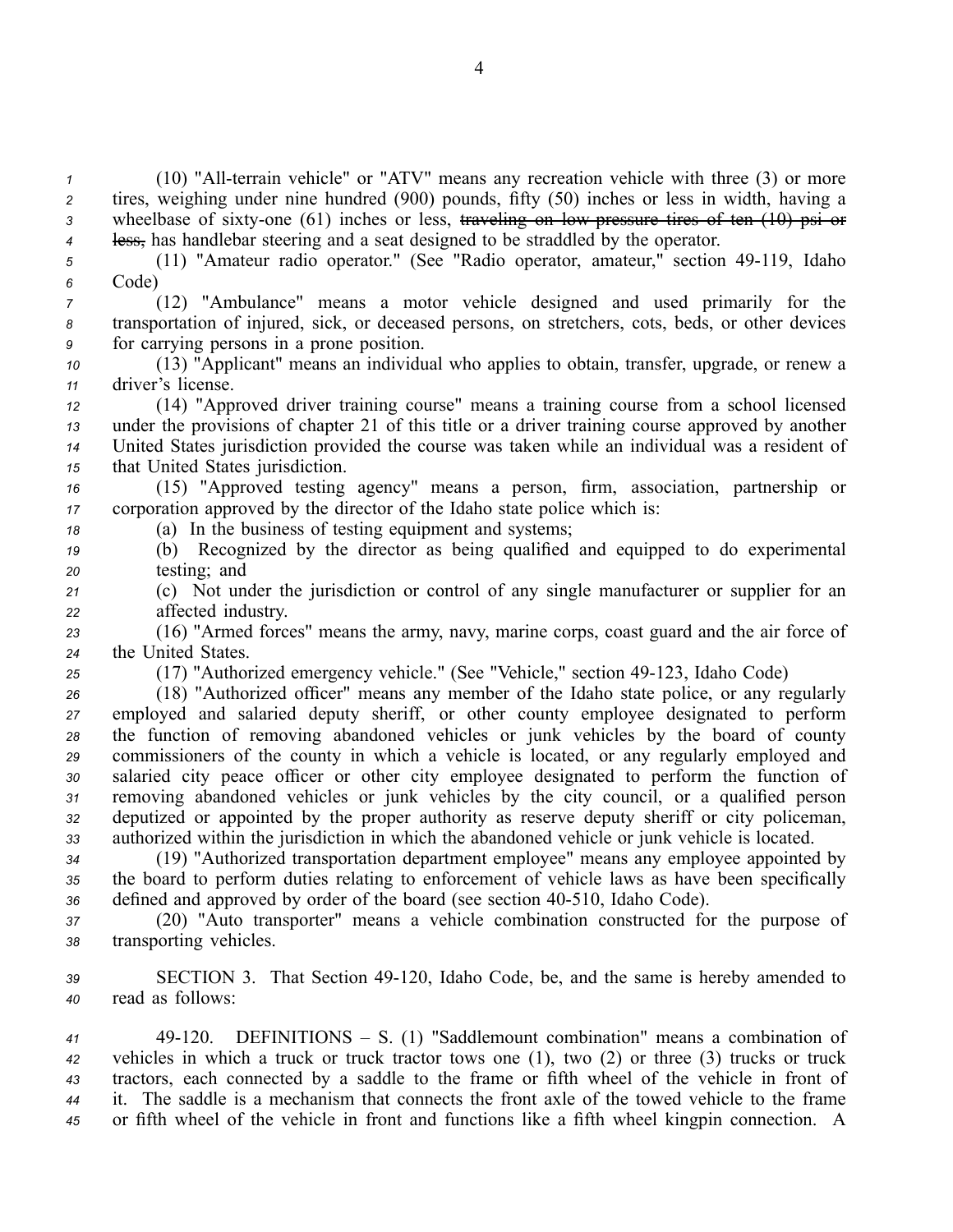*<sup>1</sup>* smaller vehicle mounted completely on the frame of either the first or last vehicle may be used *<sup>2</sup>* in <sup>a</sup> saddlemount combination.

 (2) "Safety glazing materials" means glazing materials so constructed, treated or combined with other materials as to reduce substantially, in comparison with ordinary sheet glass or plate glass, the likelihood of injury to persons by objects from exterior sources or by these safety glazing materials when they may be cracked or broken.

*<sup>7</sup>* (3) "Safety zone" means the area or space officially set apar<sup>t</sup> within <sup>a</sup> highway for the *<sup>8</sup>* exclusive use of pedestrians and which is protected or is so marked or indicated by adequate *<sup>9</sup>* signs as to be plainly visible at all times while set apar<sup>t</sup> as <sup>a</sup> safety zone.

*<sup>10</sup>* (4) "Salvage pool" means <sup>a</sup> licensed vehicle dealer engaged primarily in the business of *<sup>11</sup>* disposing of salvage vehicles, recovered stolen vehicles, or both.

 (5) "School bus" means every motor vehicle that complies with the color and identification requirements set forth in the most recent edition of "Minimum Standards for School Buses" and is used to transport children to or from school or in connection with school approved activities and includes buses operated by contract carriers.

*<sup>16</sup>* (6) "Secretary" means the secretary of transportation of the United States.

*17* (7) "Security agreement." (See section 28-9-102, Idaho Code)

18 (8) "Security interest." (See section 28-1-201, Idaho Code)

*<sup>19</sup>* (9) "Sell," "sold," "buy," and "purchase," mean and include, as used in sections 492401 20 through 49-2406, Idaho Code, exchange, barter, gift, and offer or contract to sell or buy.

21 (10) "Semitrailer." (See "Trailer," section 49-121, Idaho Code)

*<sup>22</sup>* (11) "Serious traffic violation" means conviction of an offense specified in 49 CFR par<sup>t</sup> *<sup>23</sup>* 383 and including any subsequent amendments thereto, while operating <sup>a</sup> commercial motor *<sup>24</sup>* vehicle, and shall include driving <sup>a</sup> commercial motor vehicle:

*<sup>25</sup>* (a) Without obtaining <sup>a</sup> commercial driver's license; or

*<sup>26</sup>* (b) Without having <sup>a</sup> commercial driver's license in the driver's possession; or

*<sup>27</sup>* (c) Without the proper license class of commercial driver's license or endorsements for *<sup>28</sup>* the specific vehicle group being operated or for the passengers or type of cargo being *<sup>29</sup>* transported.

*<sup>30</sup>* (12) "Sidewalk" means that portion of <sup>a</sup> street between the curb lines, or the lateral lines *<sup>31</sup>* of <sup>a</sup> roadway, and the adjacent property lines intended for use by pedestrians.

*<sup>32</sup>* (13) "Signal." (See "Railroad sign," section 49119, Idaho Code)

*<sup>33</sup>* (14) "Skills test" means an actual demonstration of ability to exercise ordinary and *<sup>34</sup>* reasonable control in the operation of <sup>a</sup> motor vehicle.

*<sup>35</sup>* (15) "Slow moving vehicle" means any vehicle not normally operated upon the highways.

*36* (16) "Snow tire." (See "Tires," section 49-121, Idaho Code)

*<sup>37</sup>* (17) "Sold." (See "Sell," "buy," and "purchase," this section)

*38* (18) "Solid rubber tire." (See "Tires," section 49-121, Idaho Code)

 (19) "Special license plate" means <sup>a</sup> license plate that is made available to the public as <sup>a</sup> personal alternative to the standard issue license plate. No special program fee shall be charged for the registration or plates issued under sections 49-403, 49-403A, 49-404, 49-405, 49-410, 49415, 49415A and 49415B, Idaho Code.

 (20) "Special mobile equipment" means every vehicle not designed or used primarily for the transportation of persons or property and only incidentally operated or moved over <sup>a</sup> highway, including: ditch-digging apparatus, well-boring apparatus and road construction and maintenance machinery such as asphalt spreaders, bituminous mixers, bucket loaders, tractors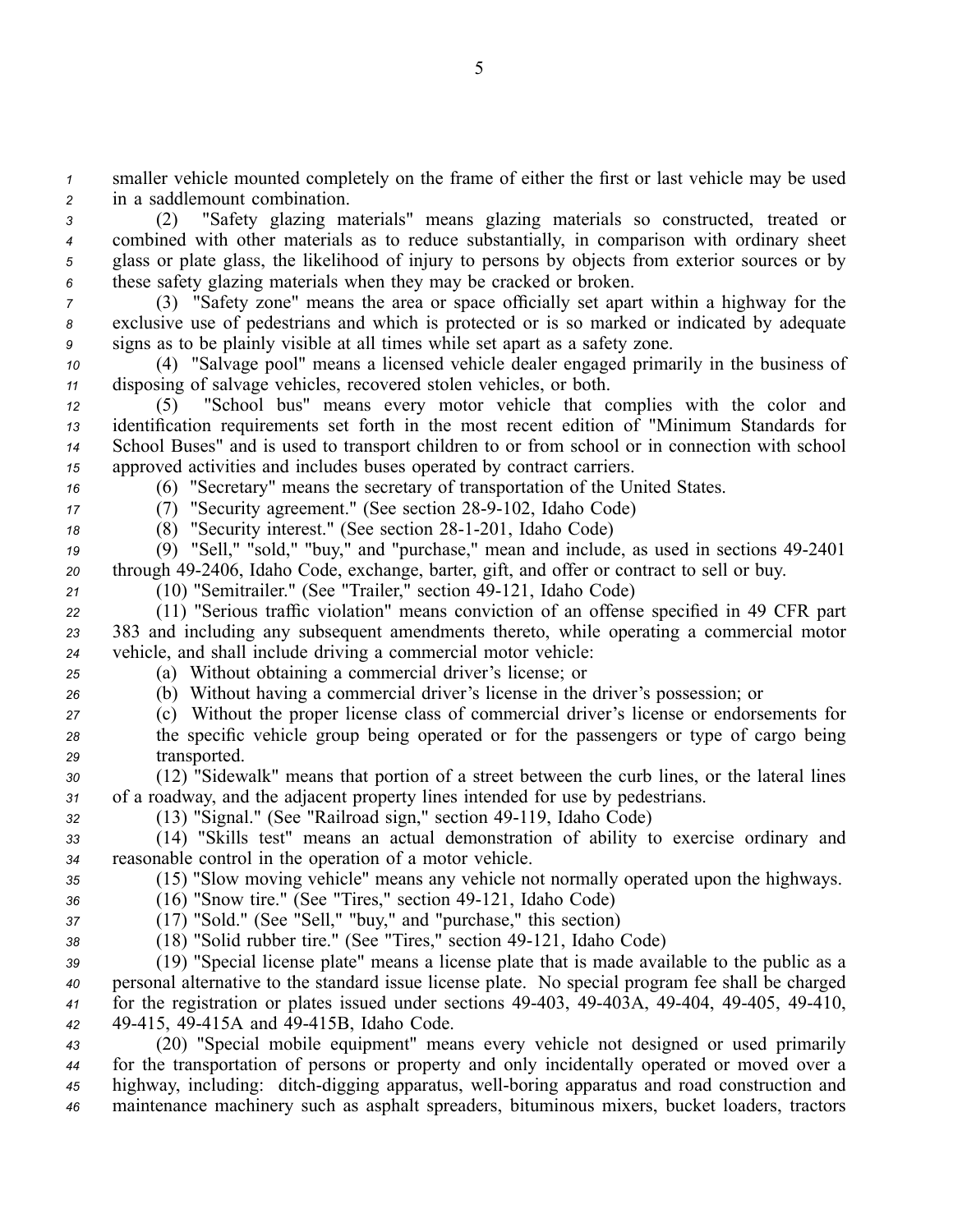other than truck tractors, ditchers, leveling graders, finishing machines, motor graders, road rollers, scarifiers, earth moving carry-alls and scrapers, power shovels and drag lines, and self-propelled cranes, and earth moving equipment. The term does not include travel trailers, dump trucks, truck mounted transit mixers, cranes or shovels, or other vehicles designed for the transportation of persons or property to which machinery has been attached.

*<sup>6</sup>* (21) "Specially constructed vehicle." (See "Vehicle," section 49123, Idaho Code)

<sup>7</sup> (22) "Specialty off-highway vehicle." (See "Vehicle," section 49-123, Idaho Code)

*<sup>8</sup>* (23) "Stand" or "standing" means the halting of <sup>a</sup> vehicle, whether occupied or not, *<sup>9</sup>* otherwise than temporarily for the purpose of and while actually engaged in receiving or *<sup>10</sup>* discharging passengers.

*<sup>11</sup>* (234) "State" means <sup>a</sup> state, territory or possession of the United States, the District of *<sup>12</sup>* Columbia, the Commonwealth of Puerto Rico or <sup>a</sup> province of Canada.

*<sup>13</sup>* (245) "Stop" means the act of or complete cessation from movement.

*<sup>14</sup>* (256) "Stopping" means the act of any halting even momentarily of <sup>a</sup> vehicle.

*<sup>15</sup>* (267) "Street." (See "Highways," section 49109, Idaho Code)

 (278) "Street rod" means any pre1949 vehicle which has had <sup>a</sup> significant drive train update from <sup>a</sup> more modern vehicle. Changes may include engine, transmission, rear axle, and other suspension components. The body will be, or resemble the same as the manufacturer's original issue after its first sale after manufacture.

20 (289) "Studded tire." (See "Tires," section 49-121, Idaho Code)

*<sup>21</sup>* (2930) "Substandard width lane" means <sup>a</sup> lane that is too narrow for <sup>a</sup> bicycle and <sup>a</sup> *<sup>22</sup>* motor vehicle to travel safely side by side within the lane.

*<sup>23</sup>* (301) "Supplemental lot" means <sup>a</sup> physically separate location owned and maintained by *<sup>24</sup>* <sup>a</sup> licensed dealer or manufacturer within the same or adjacent county as the principal place of *<sup>25</sup>* business which meets all the requirements for <sup>a</sup> principal place of business.

 (312) "Suspension of driver's license" means the temporary withdrawal by formal action of the department or as otherwise provided in this title of <sup>a</sup> person's driver's license or privilege to operate <sup>a</sup> motor vehicle on the public highways, which temporary withdrawal shall be for <sup>a</sup> period specifically designated by the department.

 (323) "Suspension of vehicle registration" means the temporary withdrawal by formal action of the department or as otherwise provided in this title of <sup>a</sup> person's vehicle registration or, in the case of fleets of vehicles, all vehicle registrations in each fleet operated by <sup>a</sup> company. Upon suspension, the privileges of operating the vehicle or vehicles on Idaho highways is terminated until the difficulty that caused the suspension is corrected and notification is provided that the suspension has been lifted.

*<sup>36</sup>* SECTION 4. That Section 49122, Idaho Code, be, and the same is hereby amended to *<sup>37</sup>* read as follows:

*<sup>38</sup>* 49122. DEFINITIONS – U. (1) "Unauthorized vehicle" means any vehicle parked or *<sup>39</sup>* otherwise left on private property without the consent of the person owning or controlling that *<sup>40</sup>* property.

*<sup>41</sup>* (2) "United States" means the fifty (50) states and the District of Columbia.

*<sup>42</sup>* (3) "Unladen weight." (See "Light weight," section 49113, Idaho Code)

*<sup>43</sup>* (4) "Unregistered vehicle" means <sup>a</sup> vehicle without current registration on file with the *<sup>44</sup>* department or with the appropriate agency of another state, unless exemp<sup>t</sup> from registration.

*<sup>45</sup>* (5) "Unusual noise." (See "Excessive," section 49106, Idaho Code)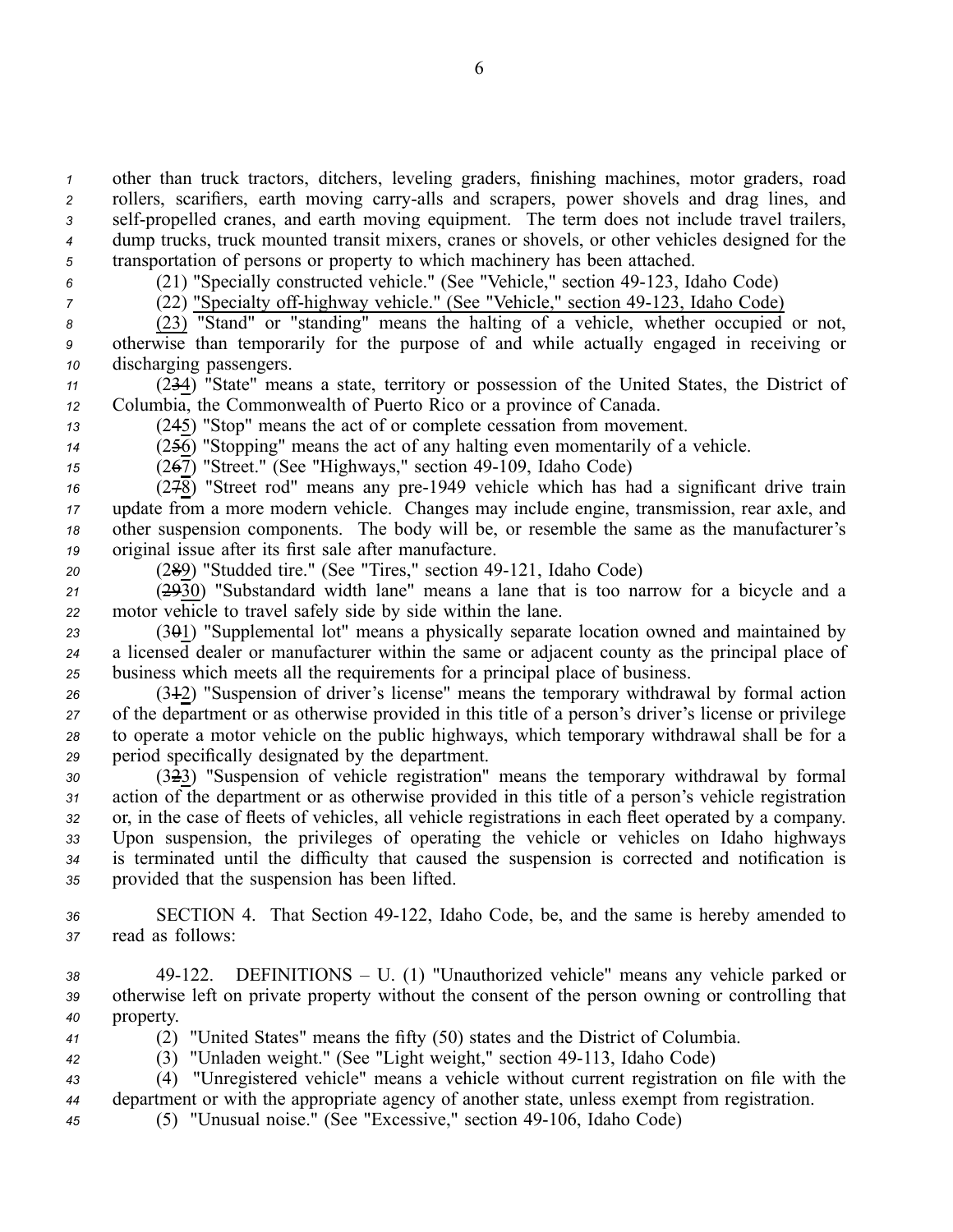*1* (6) "Urban district." (See "District," section 49-105, Idaho Code)

 (7) "Utility trailer" means <sup>a</sup> trailer or semitrailer designed primarily to be drawn behind <sup>a</sup> passenger car or pickup truck for domestic and utility purposes. Utility or domestic use shall include <sup>a</sup> farm trailer while being used to haul agricultural products or livestock from farm to storage, market or processing plant, or returning therefrom.

 (8) "Utility type vehicle (UTV)" means any recreational motor vehicle other than an ATV, motorbike or snowmobile as defined in section 67-7101, Idaho Code, designed for and 8 capable of travel over designated unpayed roads, traveling on four (4) or more low-pressure tires of twenty (20) psi or less, maximum width less than seventy-four (74) inches, maximum weight less than two thousand (2,000) pounds, or and having a wheelbase of ninety four one hundred ten (94110) inches or less. A utility type vehicle must have <sup>a</sup> minimum width of fifty (50) inches, <sup>a</sup> minimum weight of at least nine hundred (900) pounds or <sup>a</sup> wheelbase of 13 over sixty-one (61) inches. Utility type vehicle does not include golf carts, vehicles specially  $\frac{1}{4}$  designed to carry a disabled person, implements of husbandry as defined in section 49-110(2), Idaho Code, or vehicles otherwise registered under title 49, Idaho Code.

*<sup>16</sup>* SECTION 5. That Section 49123, Idaho Code, be, and the same is hereby amended to *<sup>17</sup>* read as follows:

 49123. DEFINITIONS – V. (1) "Variable load suspension axle" means an axle or axles designed to suppor<sup>t</sup> <sup>a</sup> par<sup>t</sup> of the vehicle and load and which can be regulated to vary the amount of load supported by such an axle or axles and which can be deployed or lifted by the 21 operator of the vehicle. See also section 49-117, Idaho Code.

*<sup>22</sup>* (a) "Fully raised" means that the variable load suspension axle is in an elevated position *<sup>23</sup>* preventing the tires on such axle from having any contact with the roadway.

*<sup>24</sup>* (b) "Fully deployed" means that the variable load suspension axle is supporting <sup>a</sup> portion *<sup>25</sup>* of the weight of the loaded vehicle as controlled by the prese<sup>t</sup> pressure regulator valve.

*<sup>26</sup>* (2) "Vehicle" means:

*<sup>27</sup>* (a) General. Every device in, upon, or by which any person or property is or may be *<sup>28</sup>* transported or drawn upon <sup>a</sup> highway, excepting devices used exclusively upon stationary *<sup>29</sup>* rails or tracks.

 (b) Authorized emergency vehicle. Vehicles operated by any fire department or law enforcement agency of the state of Idaho or any political subdivision of the state, ambulances, vehicles belonging to personnel of voluntary fire departments while in performance of official duties only, vehicles belonging to, or operated by EMS personnel certified or otherwise recognized by the EMS bureau of the Idaho department of health and welfare while in the performance of emergency medical services, sheriff's search and rescue vehicles which are under the immediate supervision of the county sheriff, wreckers which are engaged in motor vehicle recovery operations and are blocking par<sup>t</sup> or all of one (1) or more lanes of traffic, other emergency vehicles designated by the director of the Idaho state police or vehicles authorized by the Idaho transportation board and used in the enforcement of laws specified in section 40510, Idaho Code, pertaining to vehicles of ten thousand (10,000) pounds or greater.

*<sup>42</sup>* (c) Commercial vehicle or commercial motor vehicle. For the purposes of chapters 3 and *<sup>43</sup>* 9 of this title, driver's licenses and vehicle equipment, <sup>a</sup> motor vehicle or combination of *<sup>44</sup>* motor vehicles designed or used to transport passengers or property if the motor vehicle: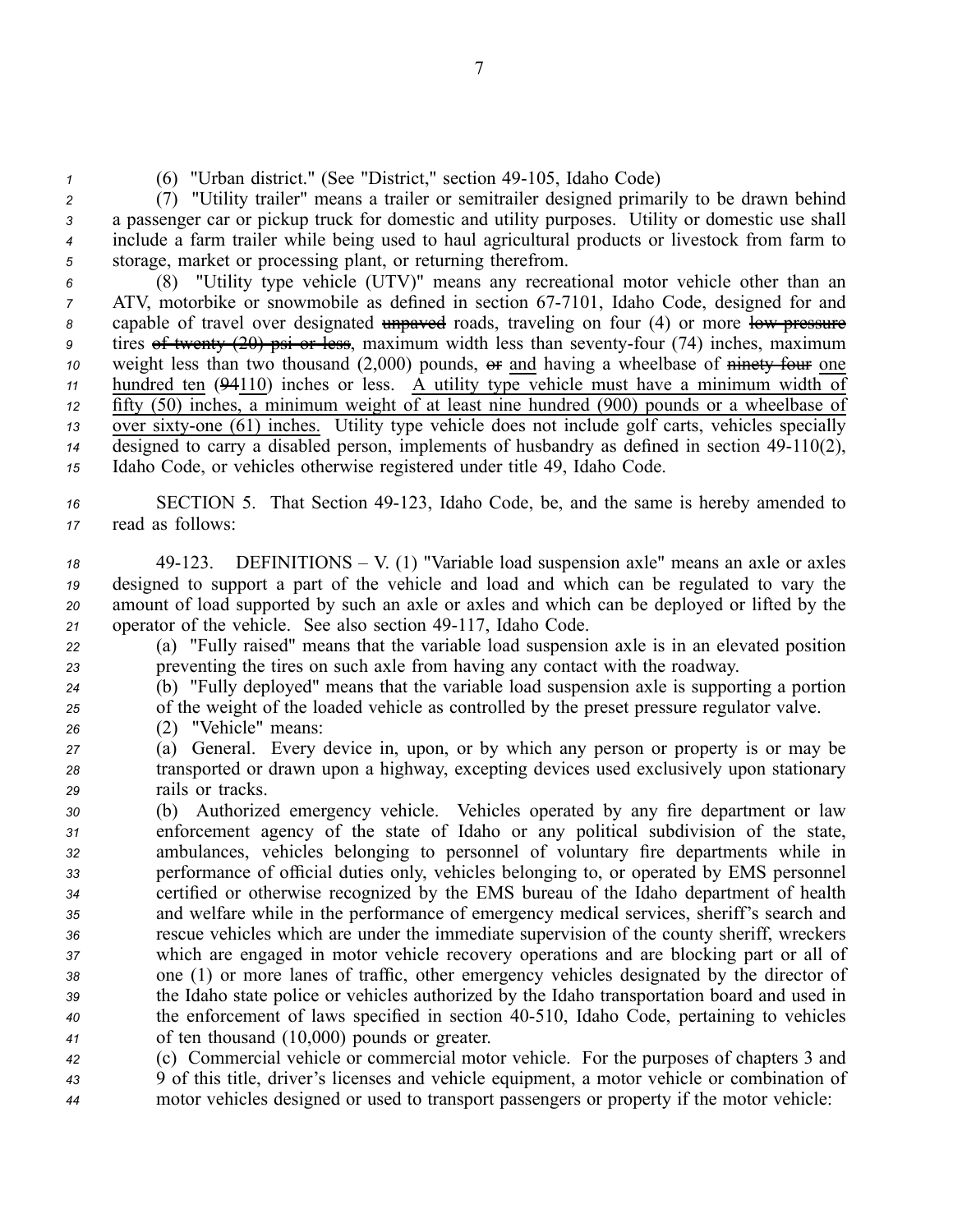1.(i) Has a manufacturer's gross combination weight rating (GCWR) in excess of twentysix thousand (26,000) pounds inclusive of <sup>a</sup> towed unit with <sup>a</sup> manufacturer's gross vehicle weight rating (GVWR) of more than ten thousand (10,000) pounds; or

*<sup>5</sup>* 2.(ii) Has <sup>a</sup> manufacturer's gross vehicle weight rating (GVWR) in excess of *<sup>6</sup>* twentysix thousand (26,000) pounds; or

 $\frac{3}{2}$   $\frac{3}{2}$  iii) Is designed to transport sixteen (16) or more people, including the driver; or

*<sup>8</sup>* 4.(iv) Is of any size and is used in the transportation of materials found to *<sup>9</sup>* be hazardous for the purposes of the hazardous material transportation act and

*<sup>10</sup>* which require the motor vehicle to be placarded under the hazardous materials

 regulations (49 CFR par<sup>t</sup> 172, subpart F). For the purposes of chapter 4, title 49, Idaho Code, motor vehicle registration, <sup>a</sup> vehicle or combination of vehicles of <sup>a</sup> type used or maintained for the transportation of persons for hire, compensation or profit, or the transportation of property for the owner of the vehicle, or for hire, compensation, or profit, and shall include fixed load specially constructed vehicles exceeding the limits imposed by chapter 10, title 49, Idaho Code, and including drilling rigs, construction, drilling and wrecker cranes, log jammers, log loaders, and similar vehicles which are normally operated in an overweight or oversize condition or both, but shall not include those vehicles registered pursuan<sup>t</sup> to sections 49402 and 49402A, Idaho Code, or exempted by section 49426, Idaho Code. A motor vehicle used in <sup>a</sup> ridesharing arrangemen<sup>t</sup> that has <sup>a</sup> seating capacity for not more than fifteen (15) persons, including the driver, shall not be <sup>a</sup> "commercial vehicle" under the provisions of this title relating to equipment requirements, rules of the road, or registration.

 (d) Farm vehicle. A vehicle or combination of vehicles owned by <sup>a</sup> farmer or rancher, which are operated over public highways, and used exclusively to transport unprocessed agricultural, dairy or livestock products raised, owned and grown by the owner of the vehicle to market or place of storage; and shall include the transportation by the farmer or rancher of any equipment, supplies or products purchased by that farmer or rancher for his own use, and used in the farming or ranching operation or used by <sup>a</sup> farmer partly in transporting agricultural products or livestock from the farm of another farmer that were originally grown or raised on the farm, or when used partly in transporting agricultural supplies, equipment, materials or livestock to the farm of another farmer for use or consumption on the farm but not transported for hire, and shall not include vehicles of husbandry or vehicles registered pursuan<sup>t</sup> to sections 49402 and 49402A, Idaho Code.

 (e) Foreign vehicle. Every vehicle of <sup>a</sup> type required to be registered under the provisions of this title brought into this state from another state, territory or country other than in the ordinary course of business by or through <sup>a</sup> manufacturer or dealer and not registered in this state.

 (f) Glider kit vehicle. Every large truck manufactured from <sup>a</sup> kit manufactured by <sup>a</sup> manufacturer of large trucks which consists of <sup>a</sup> frame, cab complete with wiring, instruments, fenders and hood and front axles and wheels. The "glider kit" is made into <sup>a</sup> complete assembly by the addition of the engine, transmission, rear axles, wheels and *<sup>43</sup>* tires.

*44* (g) Motor vehicle. Every vehicle which is self-propelled, and for the purpose of titling <sup>45</sup> and registration meets federal motor vehicle safety standards as defined in section 49-107, *<sup>46</sup>* Idaho Code. Motor vehicle does not include vehicles moved solely by human power,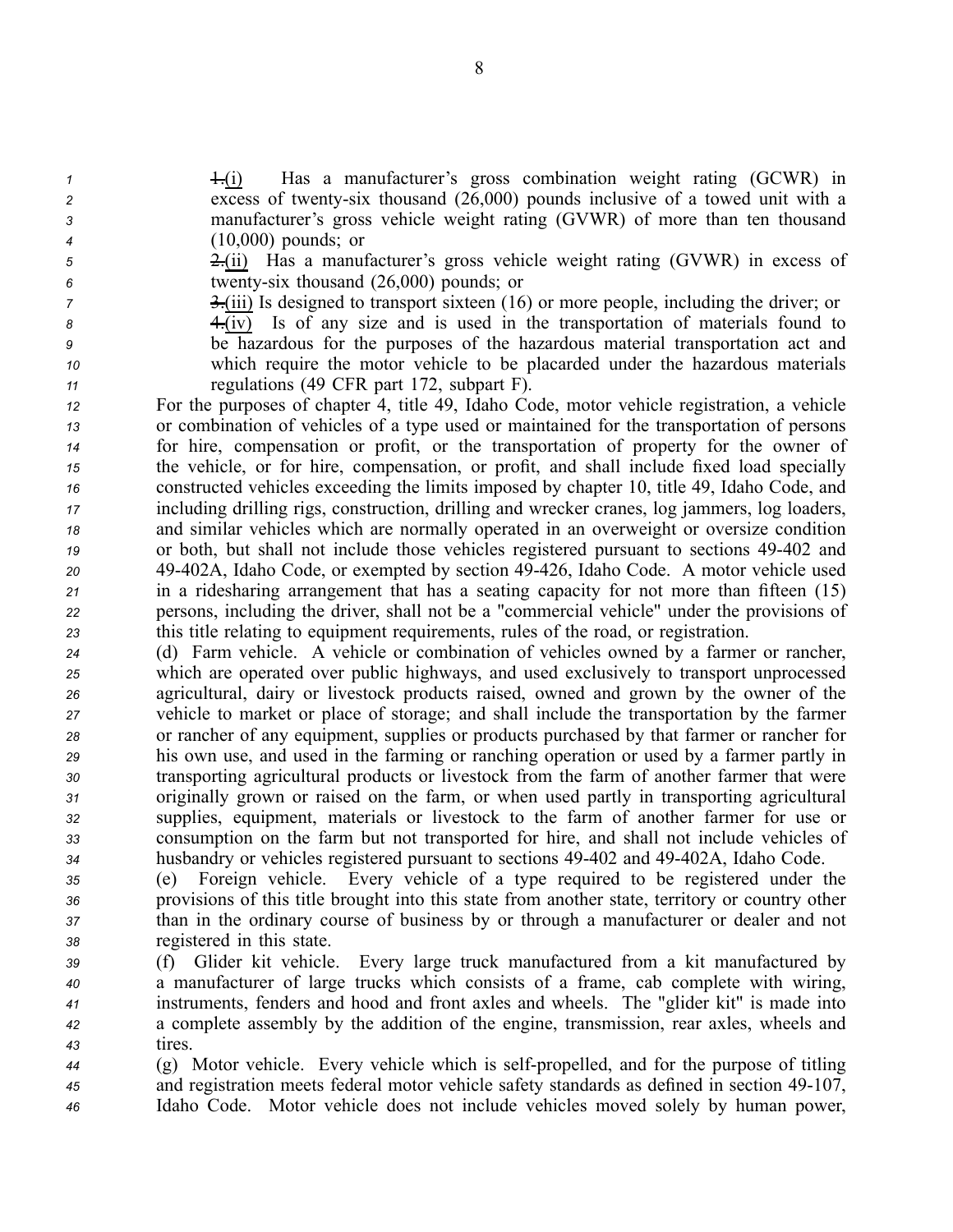*<sup>1</sup>* electric personal assistive mobility devices and motorized wheelchairs or other such *<sup>2</sup>* vehicles that are specifically exemp<sup>t</sup> from titling or registration requirements under title *<sup>3</sup>* 49, Idaho Code.

*4* (h) Multipurpose passenger vehicle (MPV). For the purposes of section 49-966, Idaho *<sup>5</sup>* Code, <sup>a</sup> motor vehicle designed to carry ten (10) or fewer persons which is constructed  $6$  either on a truck chassis or with special features for occasional off-road operation.

 (i) Neighborhood electric vehicle (NEV). A self-propelled, electrically-powered, fourwheeled motor vehicle which is emission free and conforms to the definition and requirements for lowspeed vehicles as adopted in the federal motor vehicle safety standards for lowspeed vehicles under federal regulations at 49 CFR par<sup>t</sup> 571. An NEV shall be titled, registered and insured according to law as provided respectively in chapters 4, 5 and 12, title 49, Idaho Code, and shall only be operated by <sup>a</sup> licensed driver. **13** Operation of an NEV on a highway shall be allowed as provided in section 49-663, Idaho *<sup>14</sup>* Code.

 (j) Noncommercial vehicle. For the purposes of chapter 4, title 49, Idaho Code, motor vehicle registration, <sup>a</sup> noncommercial vehicle shall not include those vehicles required to be registered under sections 49402 and 49402A, Idaho Code, and means all other vehicles or combinations of vehicles which are not commercial vehicles or farm vehicles, but shall include motor homes. A noncommercial vehicle shall include those vehicles having <sup>a</sup> combined gross weight not in excess of sixty thousand (60,000) pounds and not held out for hire, used for purposes related to private use and not used in the furtherance of <sup>a</sup> business or occupation for compensation or profit or for transporting goods for other than the owner.

*<sup>24</sup>* (k) Passenger car. For the purposes of section 49966, Idaho Code, <sup>a</sup> motor vehicle, *<sup>25</sup>* excep<sup>t</sup> <sup>a</sup> multipurpose passenger vehicle, motorcycle or trailer, designed to carry ten (10) *<sup>26</sup>* or fewer persons.

 (l) Rebuilt salvage vehicle. Every vehicle that has been rebuilt or repaired using like make and model parts and visually appears as <sup>a</sup> vehicle that was originally constructed under <sup>a</sup> distinctive manufacturer. This includes <sup>a</sup> salvage vehicle which is damaged to the extent that <sup>a</sup> "rebuilt salvage" brand is required to be added to the title.

 (m) Reconstructed vehicles. Vehicles which have been reconstructed by the use of <sup>a</sup> kit designed to be used to construct an exact replica of <sup>a</sup> vehicle which was previously constructed under <sup>a</sup> distinctive name, make, model or type by <sup>a</sup> generally recognized manufacturer of vehicles. A glider kit vehicle is not <sup>a</sup> reconstructed vehicle.

 (mn) Replica vehicle. A vehicle made to replicate any passenger car or truck previously manufactured, using metal, fiberglass or other composite materials. Replica vehicles must look like the original vehicle being replicated but may use <sup>a</sup> more modern drive train. At <sup>a</sup> minimum, replica vehicles shall meet the same federal motor vehicle safety and emission standards in effect for the year and type of vehicle being replicated.

 (no) Salvage vehicle. Any vehicle for which <sup>a</sup> salvage certificate, salvage bill of sale or other documentation showing evidence that the vehicle has been declared salvage or which has been damaged to the extent that the owner, or an insurer, or other person acting on behalf of the owner, determines that the cost of parts and labor minus the salvage value makes it uneconomical to repair or rebuild. When an insurance company has paid money or has made other monetary settlement as compensation for <sup>a</sup> total loss of any vehicle, such vehicle shall be considered to be <sup>a</sup> salvage vehicle.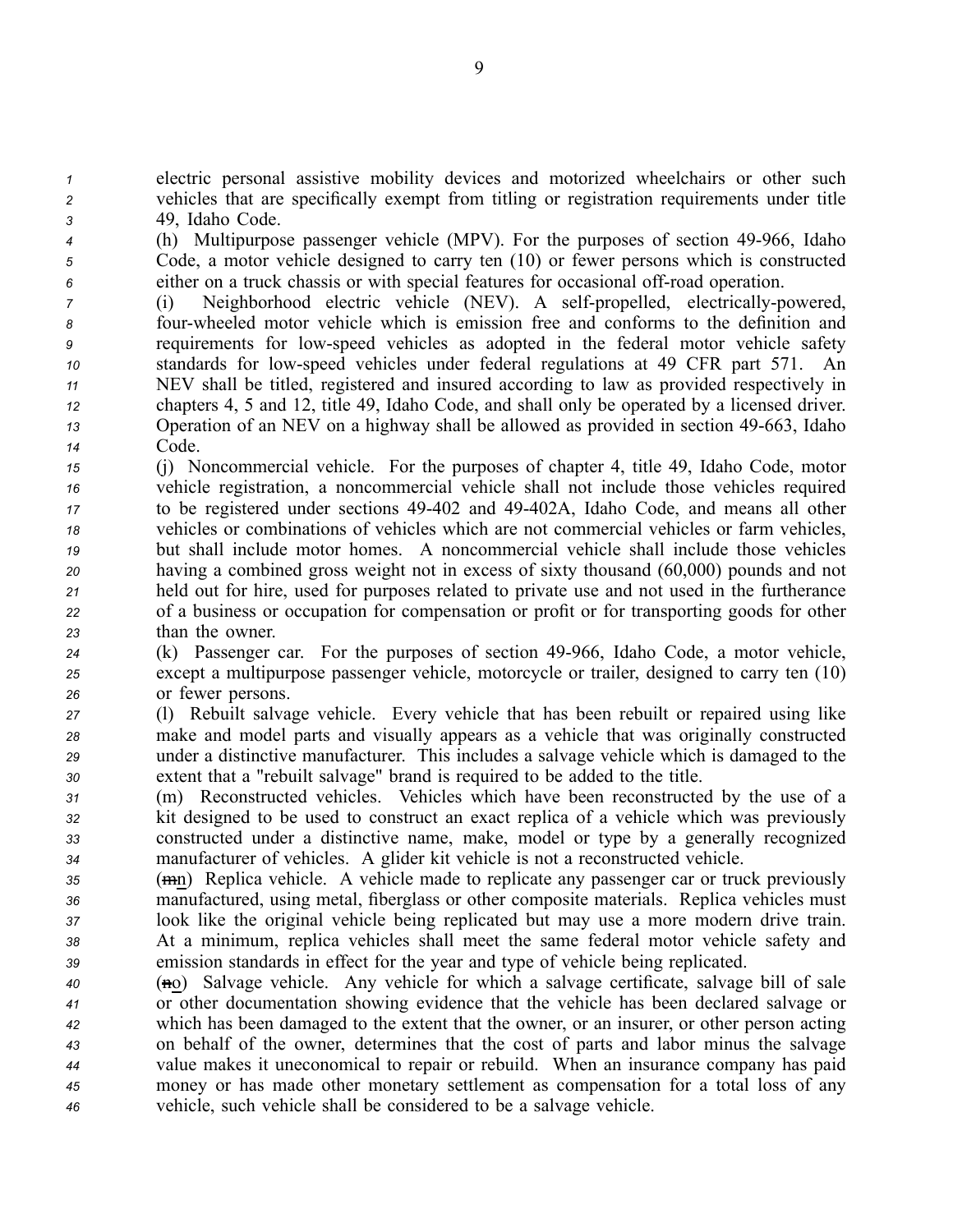(op) Specially constructed vehicle. Every vehicle of <sup>a</sup> type required to be registered not originally constructed under <sup>a</sup> distinctive name, make, model or type by <sup>a</sup> generally recognized manufacturer of vehicles and not materially altered from its original construction and cannot be visually identified as <sup>a</sup> vehicle produced by <sup>a</sup> particular manufacturer. This includes: 1.(i) A vehicle that has been structurally modified so that it does not have the same appearance as <sup>a</sup> similar vehicle from the same manufacturer; or 2.(ii) A vehicle that has been constructed entirely from homemade parts and materials not obtained from other vehicles; or 3.(iii) A vehicle that has been constructed by using major componen<sup>t</sup> parts from one  $(1)$  or more manufactured vehicles and cannot be identified as a specific make or model; or 4.(iv) A vehicle constructed by the use of <sup>a</sup> custom kit that cannot be visually identified as <sup>a</sup> specific make or model. All specially constructed vehicles of <sup>a</sup> type required to be registered shall be certified by the owner to meet all applicable federal motor vehicle safety standards in effect at the time construction is completed, and all requirements of chapter 9, title 49, Idaho Code. 18 (q) Specialty off-highway vehicle. A specialty off-highway vehicle as defined in section  $\sqrt{67-7101}$ , Idaho Code. (pr) Total loss vehicle. Every vehicle that is deemed to be uneconomical to repair. A total loss shall occur when an insurance company or any other person pays or makes other monetary settlement to the owner when it is deemed to be uneconomical to repair the damaged vehicle. The compensation for total loss as defined herein shall not include payments by an insurer or other person for medical care, bodily injury, vehicle rental or for anything other than the amount paid for the actual damage to the vehicle. (3) "Vehicle identification number." (See "Identifying number," section 49110, Idaho *<sup>27</sup>* Code) (4) "Vehicle salesman" means any person who, for <sup>a</sup> salary, commission or compensation of any kind, is employed either directly or indirectly, or regularly or occasionally by any dealer to sell, purchase or exchange, or to negotiate for the sale, purchase or exchange of vehicles. 31 (See also "full-time salesman," section 49-107, Idaho Code, and "part-time salesman," section 49117, Idaho Code) 33 (5) "Vessel." (See section 67-7003, Idaho Code) <sup>34</sup> (6) "Veteran." (See section 65-502, Idaho Code)<br><sup>35</sup> (7) "Violation" means a conviction of a mis (7) "Violation" means <sup>a</sup> conviction of <sup>a</sup> misdemeanor charge involving <sup>a</sup> moving traffic violation, or an admission or judicial determination of the commission of an infraction involving <sup>a</sup> moving traffic infraction, excep<sup>t</sup> bicycle infractions. SECTION 6. That Section 49302, Idaho Code, be, and the same is hereby amended to read as follows: 49302. WHAT PERSONS ARE EXEMPT FROM LICENSE. The following persons are exemp<sup>t</sup> from licensing if driving privileges are not suspended, canceled, revoked, disqualified, denied or refused: (1) Any person while driving or operating any farm tractor or implement of husbandry when incidentally operated on <sup>a</sup> highway.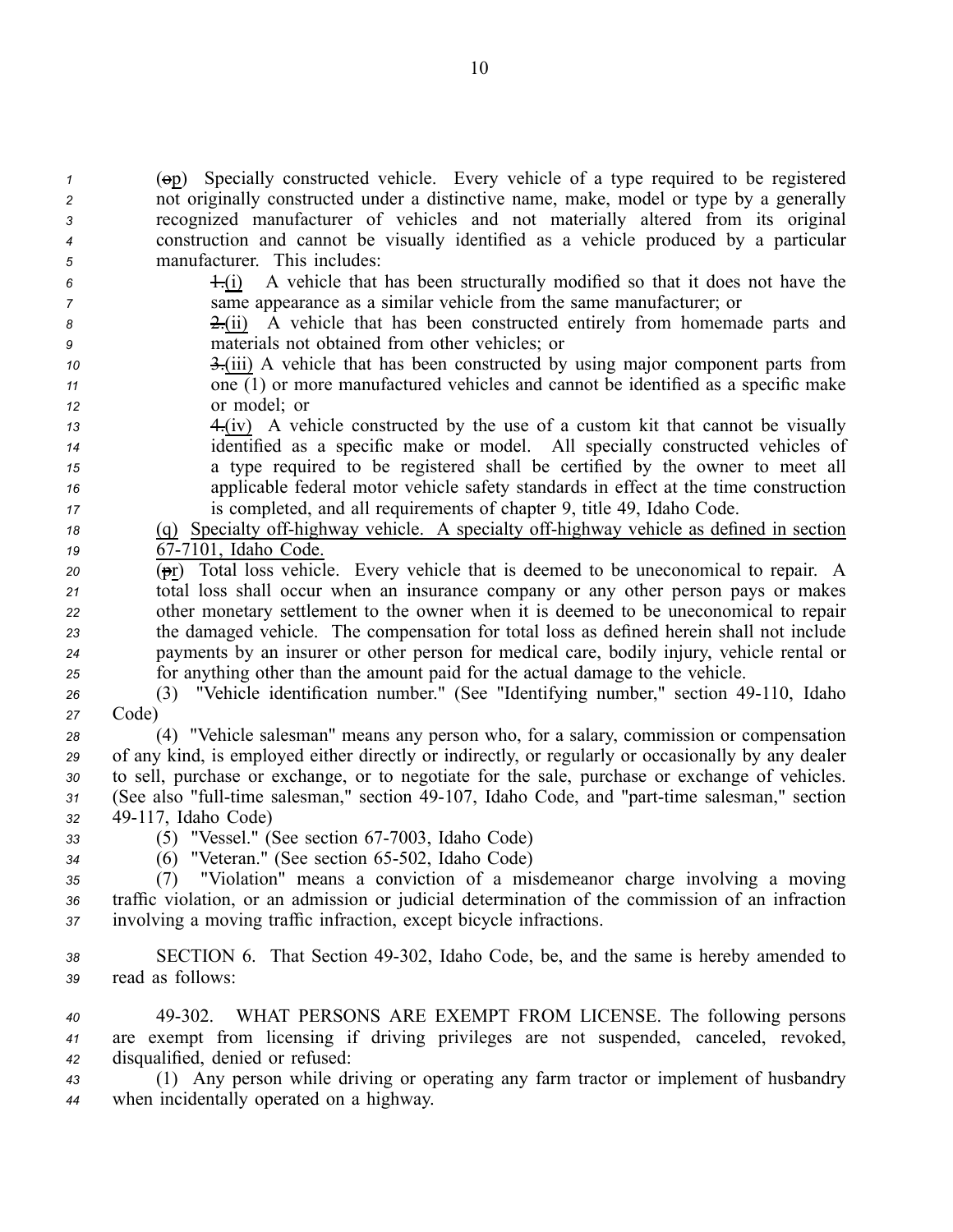*<sup>1</sup>* (2) Farmers are exemp<sup>t</sup> from obtaining <sup>a</sup> class A, B or C driver's license to operate <sup>a</sup> *<sup>2</sup>* commercial motor vehicle which is:

*<sup>3</sup>* (a) Controlled and operated by <sup>a</sup> farmer, including operation by employees or family *<sup>4</sup>* members; and

*<sup>5</sup>* (b) Used to transport either agricultural products, farm machinery, farm supplies, or both, *<sup>6</sup>* to or from <sup>a</sup> farm; and

*<sup>7</sup>* (c) Not used in the operations of <sup>a</sup> common or contract motor carrier; and

*<sup>8</sup>* (d) Used within one hundred fifty (150) miles of the person's farm.

 (3) Any person is exemp<sup>t</sup> from obtaining <sup>a</sup> class A, B or C driver's license for the operation of commercial motor vehicles which are necessary to the preservation of life or property or the execution of emergency governmental functions, are equipped with audible and visual signals, and are not subject to normal traffic regulations.

*<sup>13</sup>* (4) Any person is exemp<sup>t</sup> from obtaining <sup>a</sup> class A, B or C license to operate <sup>a</sup> *<sup>14</sup>* commercial vehicle which is exclusively used to transport personal possessions or family *<sup>15</sup>* members for nonbusiness or recreational purposes.

 (5) A nonresident who is at least fifteen (15) years of age and who has in his immediate possession <sup>a</sup> valid driver's license issued to him in his home state or country may operate <sup>a</sup> motor vehicle in Idaho only as <sup>a</sup> class D operator with driving privileges restricted to daylight 19 hours only except as provided in section 49-307(9), Idaho Code, and with full privileges at sixteen (16) years of age, and only if Idaho residency is not established.

 (6) A nonresident who is at least fifteen (15) years of age and who has in his possession <sup>a</sup> valid driver's license with <sup>a</sup> motorcycle endorsement or who has <sup>a</sup> valid motorcycle driver's license issued to him in his home state or country may operate <sup>a</sup> motorcycle in Idaho with driving privileges restricted to daylight hours only, and with full privileges at sixteen (16) years *<sup>25</sup>* of age.

*<sup>26</sup>* (7) A nonresident who has in his immediate possession <sup>a</sup> valid commercial driver's *<sup>27</sup>* license issued to him in his home state or country may operate <sup>a</sup> motor vehicle in Idaho.

*<sup>28</sup>* (8) A nonresident on active duty in the armed forces of the United States who has <sup>a</sup> valid *<sup>29</sup>* driver's license issued by his home jurisdiction, and such nonresident's spouse or dependent son *<sup>30</sup>* or daughter who has <sup>a</sup> valid driver's license issued by such person's home jurisdiction.

 (9) Any active duty military personnel, active duty U.S. coast guard personnel, and members of the reserves and national guard on active duty including personnel on full-time 33 national guard duty, personnel on part-time training and national guard military technicians who as civilians are required to wear military uniforms and are subject to the code of military justice, are exemp<sup>t</sup> from obtaining <sup>a</sup> commercial driver's license to operate military vehicles. This exemption does not apply to U.S. reserve technicians.

 (10) Any person with <sup>a</sup> valid driver's license issued in their name is exemp<sup>t</sup> from the requirement to obtain <sup>a</sup> motorcycle endorsement on the license when operating <sup>a</sup> motorcycle on highways or sections of highways designated for unregistered motorcycle use under section 49426(3), Idaho Code.

 (11) Any person under the age of sixteen (16) years when operating an ATV, UTV, 42 specialty off-highway vehicle or motorbike on roads on federal or state land where the road is not par<sup>t</sup> of the highway system of the state of Idaho or any political subdivision thereof when the person is supervised by <sup>a</sup> licensed adult operator and the road is open for such use.

*<sup>45</sup>* SECTION 7. That Section 49402, Idaho Code, be, and the same is hereby amended to *<sup>46</sup>* read as follows: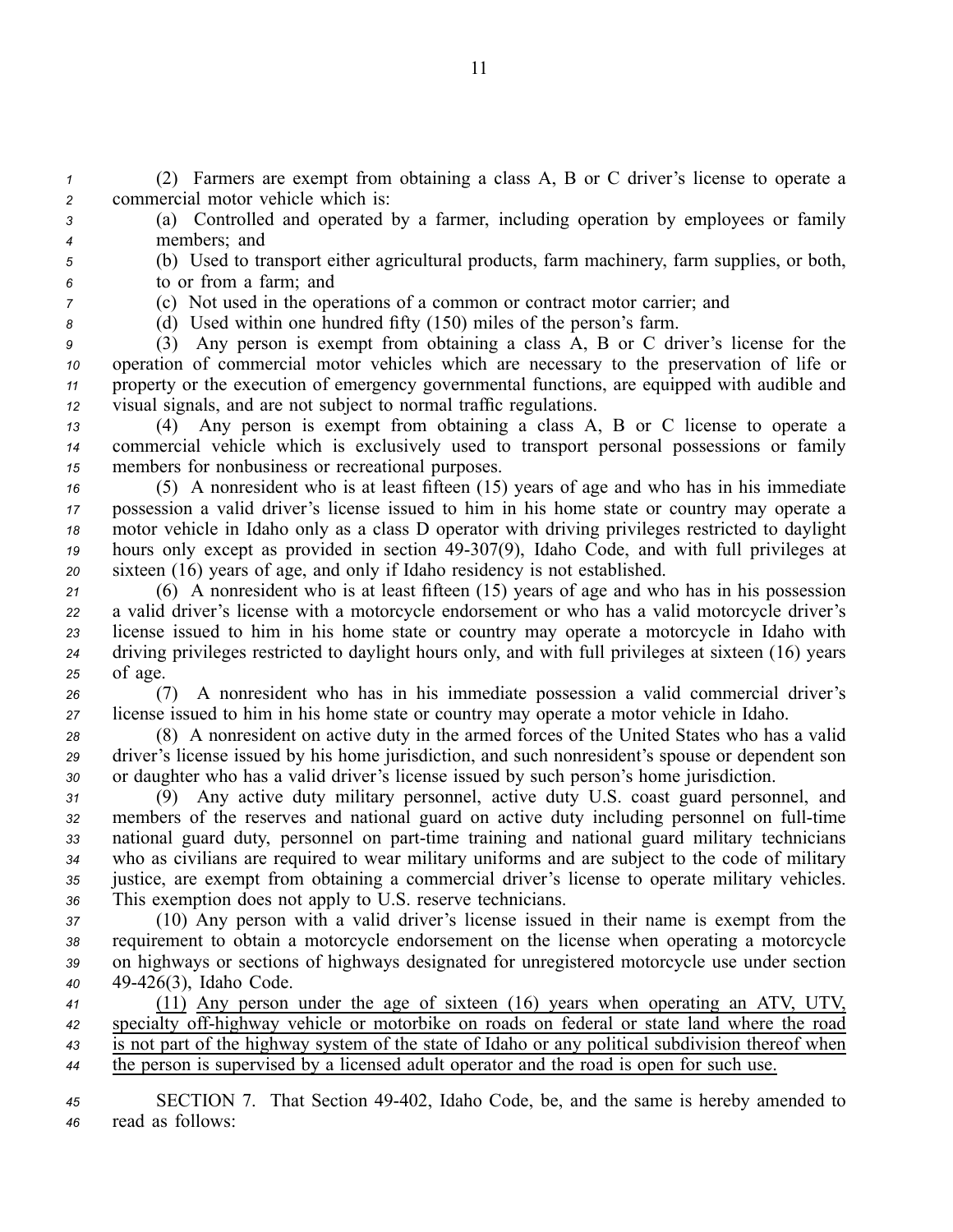49402. ANNUAL REGISTRATION. (1) The annual fee for operating each pickup truck, each neighborhood electric vehicle and each other motor vehicle having <sup>a</sup> maximum gross weight not in excess of eight thousand (8,000) pounds and that complies with the federal <sup>4</sup> motor vehicle safety standards as defined in section 49-107, Idaho Code, shall be:

| -5  |  |
|-----|--|
| - 6 |  |
|     |  |
| -8  |  |
| -9  |  |

 There shall be twelve (12) registration periods, starting in January for holders of validation registration stickers numbered 1, and proceeding consecutively through December for holders of validation registration stickers numbered 12, each of which shall start on the first day of <sup>a</sup> calendar month and end on the last day of the twelfth month from the first day of the beginning month. Registration periods shall expire midnight on the last day of the registration period in the year designated by the validation registration sticker. The numeral digit on the validation registration stickers shall, as does the registration card, fix the registration period under the staggered plate system of Idaho for the purpose of reregistration and notice of expiration.

 A vehicle that has once been registered for any of the above designated periods shall, upon reregistration, be registered for the period bearing the same number, and the registration card shall show and be the exclusive proof of the expiration date of registration and licensing. Vehicles may be initially registered for less than <sup>a</sup> twelve (12) month period, or for more than <sup>a</sup> twelve (12) month period, and the fee prorated on <sup>a</sup> monthly basis if the fractional registration tends to fulfill the purpose of the monthly series registration system.

- *<sup>25</sup>* (2) For all school buses operated either by <sup>a</sup> nonprofit, nonpublic school or operated *<sup>26</sup>* pursuan<sup>t</sup> to <sup>a</sup> service contract with <sup>a</sup> school district for transporting children to or from school 27 or in connection with school approved activities, the annual fee shall be twenty-four dollars *<sup>28</sup>* (\$24.00).
- *<sup>29</sup>* (3) For all motorcycles and motordriven cycles which comply with the federal motor *<sup>30</sup>* vehicle safety standards, operated upon the public highways the annual fee shall be nine dollars *<sup>31</sup>* (\$9.00).

*32* (4) For operation of an all-terrain vehicle, utility type vehicle, specialty of f-highway *<sup>33</sup>* vehicle or motorbike, excluding <sup>a</sup> motorbike with an engine displacement of fifty (50) cubic <sup>34</sup> centimeters or less, on public lands city, county or highway district roads or highways open to 35 such use, a restricted vehicle license plate fee pursuant to section 49-450, Idaho Code, shall be <sup>36</sup> paid. In addition, the registration fee specified in section 67-7122, Idaho Code, shall be paid as 37 provided in section 67-7122, Idaho Code. The registration and restricted vehicle license plate 38 exemption provided in section 49-426(2), Idaho Code, applies to all-terrain vehicles, utility type 39 vehicles, specialty off-highway vehicles, motorbikes and motorcycles used for the purposes *<sup>40</sup>* described in subsection (2) of section 49426, Idaho Code. Nonresidents shall be allowed to *<sup>41</sup>* purchase <sup>a</sup> restricted vehicle license plate and sticker for an allterrain vehicle, utility type *42* vehicle, specialty off-highway vehicle or motorbike.

- *<sup>43</sup>* (5) For all motor homes the fee shall be as specified in subsection (1) of this section and *<sup>44</sup>* shall be in addition to the fees provided for in section 49445, Idaho Code.
- *<sup>45</sup>* (6) Registration fees shall not be subject to refund.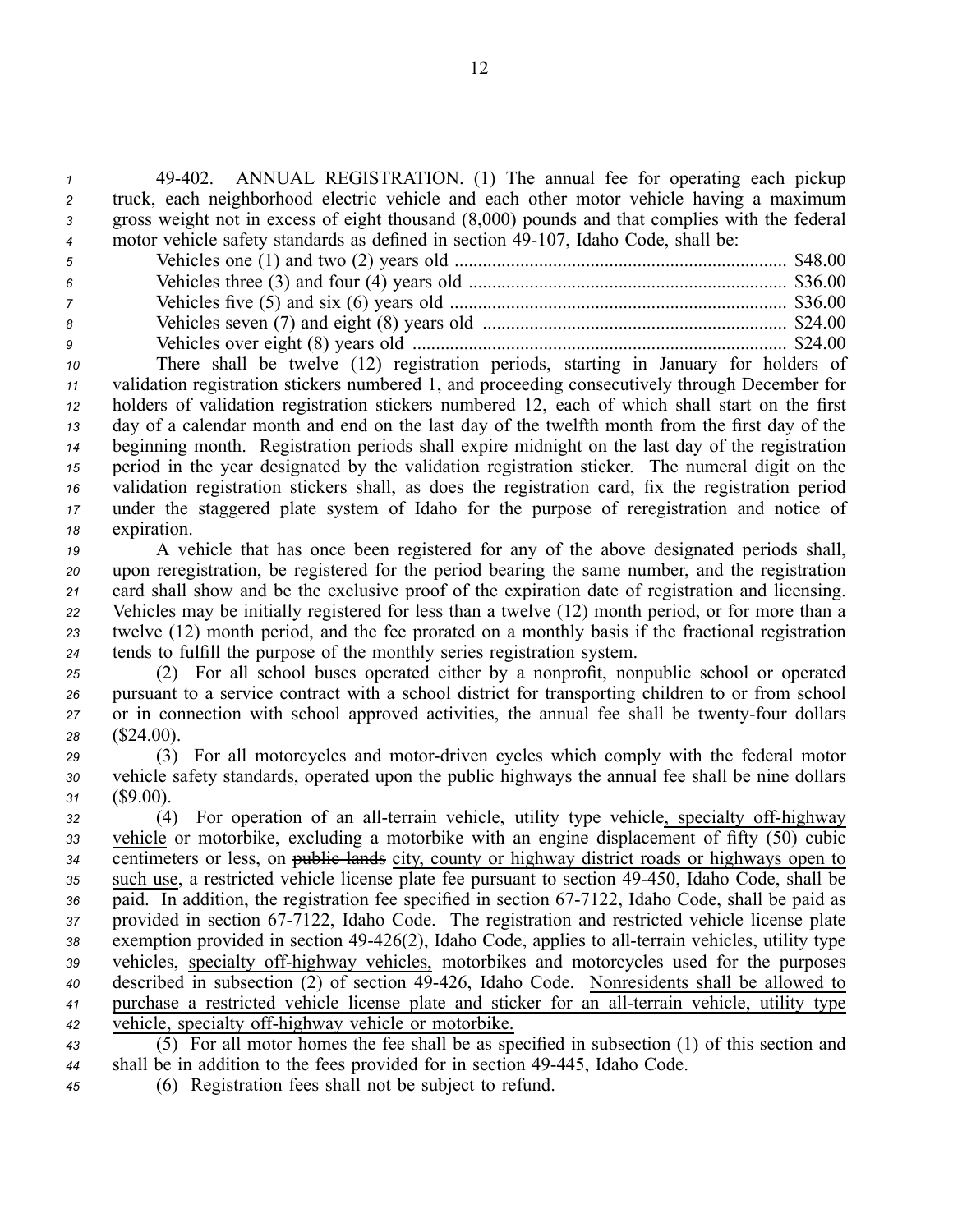(7) A financial institution or repossession service contracted to <sup>a</sup> financial institution repossessing vehicles under the terms of <sup>a</sup> security agreemen<sup>t</sup> shall move the vehicle from the place of repossession to the financial institution's place of business on <sup>a</sup> repossession plate. The repossession plate shall also be used for demonstrating the vehicle to <sup>a</sup> prospective purchaser for <sup>a</sup> period not to exceed ninetysix (96) hours. The registration fees for repossession plates shall be as required in subsection (1) of this section for <sup>a</sup> vehicle one (1) and two (2) years old. All other fees required under chapter 4, title 49, Idaho Code, shall be in addition to the registration fee. The repossession plate shall be issued on an annual basis by the department.

 (8) In addition to the annual registration fee in this section, there shall be an initial 11 program fee of twenty-five dollars (\$25.00) and an annual program fee of fifteen dollars (\$15.00) for all special license plate programs for those license plates issued pursuan<sup>t</sup> to sections 49404A, 49407, 49408, 49409, 49414, 49416, 49418 and 49418D, Idaho Code. For special plates issued pursuan<sup>t</sup> to sections 49406 and 49406A, Idaho Code, there shall be an initial program fee of twenty-five dollars (\$25.00) but there shall be no annual renewal fee. <sup>16</sup> For special plates issued pursuant to sections 49-415C, 49-415D, 49-415E, 49-416A, 49-416B, 49416C, 49416D, 49416E, 49417, 49417A, 49417B, 49417C, 49417D, 49417E, 49418A, 49418B, 49418C, 49418E, 49419, 49419A, 49419B, 49419C, 49419D, 49420, 49420A, 49420B, 49420C, 49420D, 49420E and 49420G, Idaho Code, there shall be an 20 initial program fee of thirty-five dollars (\$35.00) and an annual program fee of twenty-five dollars (\$25.00). The fees contained in this subsection shall be applicable to all new special plate programs. The initial program fee and the annual program fee shall be deposited in the state highway account and shall be used to fund the cost of administration of special license plate programs, unless otherwise specified by law.

*<sup>25</sup>* (89) Any vehicle that does not meet federal motor vehicle safety standards shall not be *<sup>26</sup>* registered and shall not be permitted to operate on public highways of the state, as defined in *<sup>27</sup>* section 40117, Idaho Code, unless otherwise specifically authorized.

*<sup>28</sup>* SECTION 8. That Section 49426, Idaho Code, be, and the same is hereby amended to *<sup>29</sup>* read as follows:

*<sup>30</sup>* 49426. EXEMPTIONS FROM OPERATING FEES. The provisions of this chapter *<sup>31</sup>* with respec<sup>t</sup> to operating fees shall not apply to:

 (1) Motor vehicles owned or leased by the United States, the state, <sup>a</sup> city, <sup>a</sup> county, any department thereof, any political subdivision or municipal corporation of the state, any taxing district of the state, any state registered nonprofit subscription fire protection unit, or any organization, whether incorporated or unincorporated, organized for the operation, maintenance, or managemen<sup>t</sup> of an irrigation project or irrigation works or system or for the purpose of furnishing water to its members or shareholders, but in other respects shall be applicable.

 (2) Farm tractors, implements of husbandry, those manufactured homes which qualify 39 for an exemption under the provisions of section 49-422, Idaho Code, road rollers, wheel mounted tar buckets, portable concrete and/or mortar mixers, wheel mounted compressors, tow dollies, portable toilet trailers, street sweepers, and similar devices as determined by the department which are temporarily operated or moved upon the highways need not be registered under the provisions of this chapter, nor shall implements of husbandry be considered towed units under registration of vehicle combinations as defined in section 49108(2), Idaho Code. 45 In addition, self-propelled wheelchairs, three-wheeled bicycles, wheelchair conveyances, golf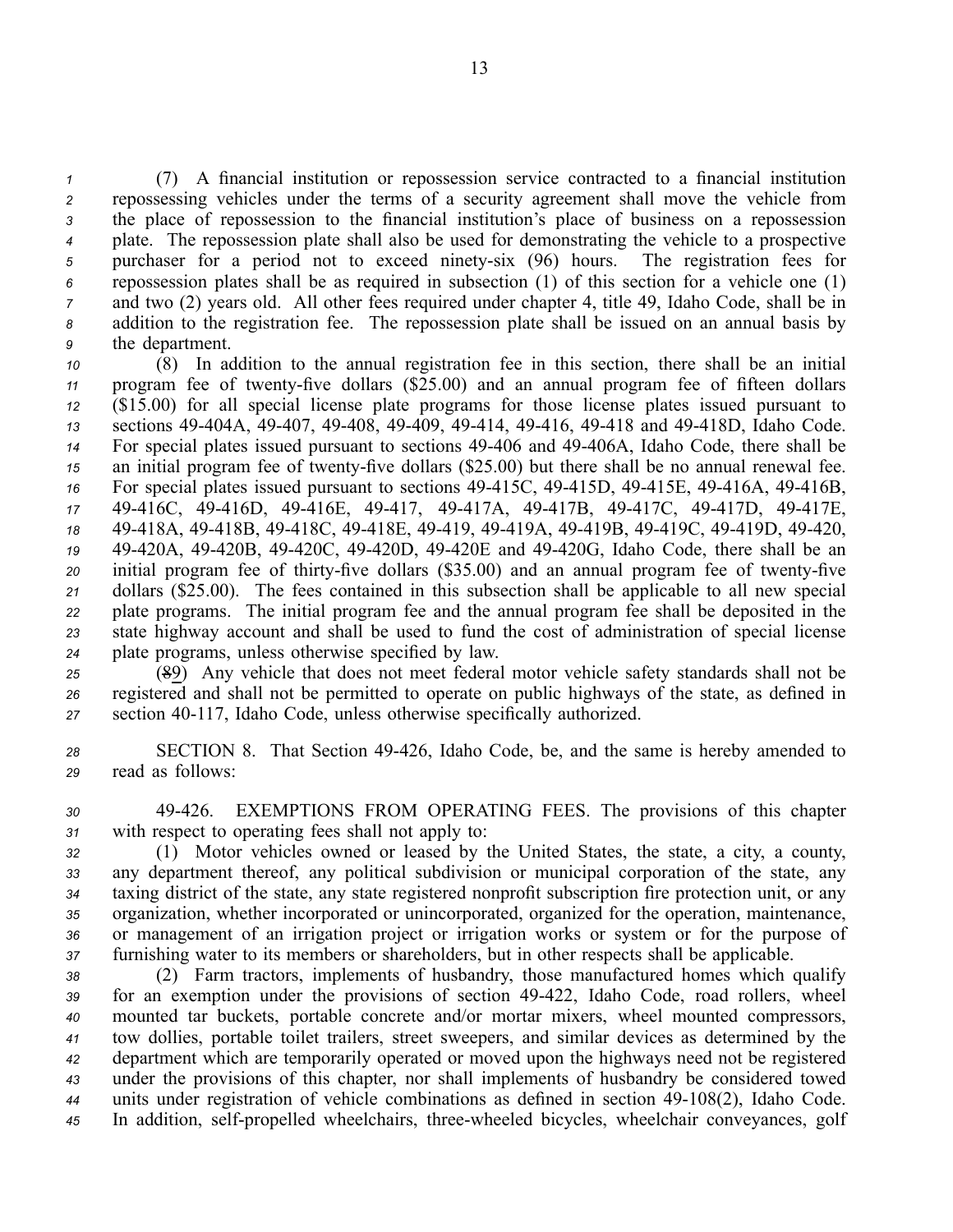carts, lawn mowers, and scooters operated by persons who by reason of physical disability are otherwise unable to move about as pedestrians shall be exemp<sup>t</sup> from registration requirements under the provisions of this chapter. Motorcycles, motorbikes, utility type vehicles, specialty 4 off-highway vehicles and all-terrain vehicles need not be licensed under the provisions of 5 this chapter or registered pursuant to the provisions of section 67-7122, Idaho Code, if they are being used exclusively in connection with agricultural, horticultural, dairy and livestock growing and feeding operations or used exclusively for snow removal purposes. Travel upon the public highways shall be limited to travel between farm or ranch locations. Motorcycles, motorbikes, utility type vehicles, specialty off-highway vehicles and all-terrain vehicles used for this purpose shall meet the emblem requirements of section 49-619, Idaho Code.

 (3) Any political subdivision of the state of Idaho may, but only after sufficient public notice is given and <sup>a</sup> public hearing held, adopt local ordinances or resolutions designating highways or sections of highways under its jurisdiction which are closed to all-terrain vehicles, utility type vehicles, specialty offhighway vehicles and motorbikes licensed pursuan<sup>t</sup> to this chapter and registered pursuant to section  $67-7122$ , Idaho Code, and those vehicles exempt from licensing and registration pursuan<sup>t</sup> to subsection (2) of this section. The operation 17 of licensed and registered all-terrain vehicles, utility type vehicles, specialty off-highway vehicles and motorbikes and those vehicles exemp<sup>t</sup> from licensing and registration pursuan<sup>t</sup> to subsection (2) of this section shall not be permitted on controlled access highways. The requirements of title 18 and chapters 2, 3, 6, 8, 12, 13 and 14, title 49, Idaho Code, shall apply 21 to the operation of any licensed and registered all-terrain vehicle, utility type vehicle, specialty 22 off-highway vehicle or motorbike <del>or those vehicles exempt from licensing and registration</del> pursuan<sup>t</sup> to subsection (2) of this section upon highways that are not closed to such vehicles. Costs related to the posting of signs on highways or sections of highways that are closed to such vehicles, indicating the ordinance, are eligible for reimbursement through the motorbike recreation account created in section 67-7126, Idaho Code.

 (4) The Idaho transportation board may designate sections of state highways over which 28 all-terrain vehicles, utility type vehicles, specialty off-highway vehicles and motorbikes licensed pursuan<sup>t</sup> to this chapter and registered pursuan<sup>t</sup> to section 677122, Idaho Code, and those vehicles exemp<sup>t</sup> from licensing and registration pursuan<sup>t</sup> to subsection (2) of this section may cross. The requirements of title 18, and chapters 2, 3, 6, 8, 12, 13 and 14, title 49, Idaho Code, 32 shall apply to the operation of licensed and registered all-terrain vehicles, utility type vehicles, 33 specialty off-highway vehicles and motorbikes and those vehicles exempt from licensing and registration pursuan<sup>t</sup> to subsection (2) of this section when using designated crossings on state highways.

*<sup>36</sup>* (5) Subject to the licensing requirement provided for in section 49402(4), Idaho Code, 37 aAll-terrain vehicles, utility type vehicles, specialty off-highway vehicles and motorbikes may 38 be used on unpaved highways located on state public lands or federal public lands which are *<sup>39</sup>* not par<sup>t</sup> of the highway system of the state of Idaho, provided the registration requirements of 40 section 67-7122, Idaho Code, are met.

*<sup>41</sup>* SECTION 9. That Section 49456, Idaho Code, be, and the same is hereby amended to *<sup>42</sup>* read as follows:

*<sup>43</sup>* 49456. VIOLATIONS OF REGISTRATION PROVISIONS. It shall be unlawful for *<sup>44</sup>* any person: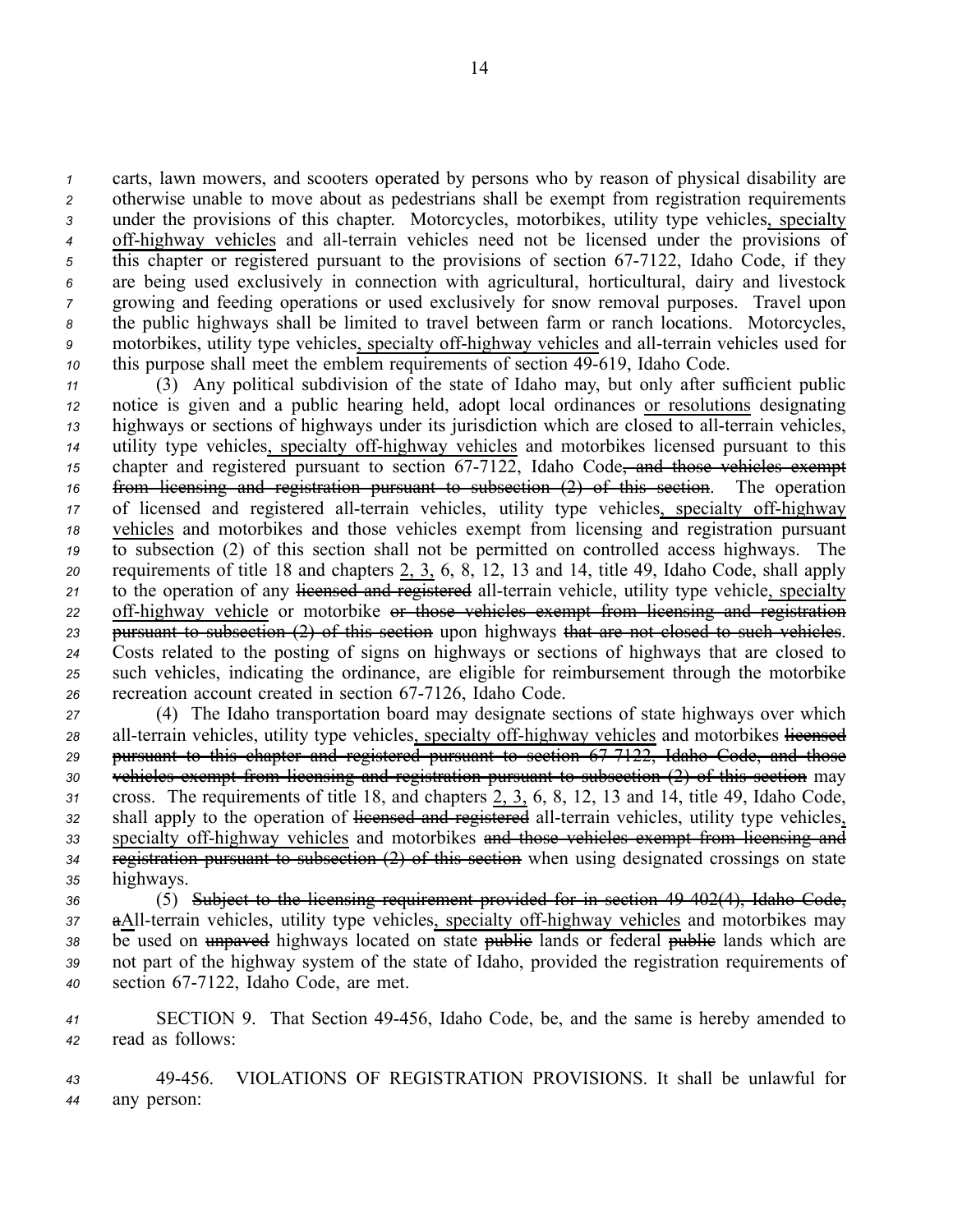(1) To operate or for the owner to permit the operation upon <sup>a</sup> highway of any motor vehicle, trailer or semitrailer which is not registered and which does not have attached and displayed the license plates assigned to it for the current registration year, subject to the exemptions allowed in sections 49426, 49431 and 49432, Idaho Code.

5 (2) To operate or for the owner to permit the operation on state and federal public lands or upon highways, or sections of highways, as permitted under section 49426(3) and (4), Idaho Code, any all-terrain vehicle, utility type vehicle, specialty off-highway vehicle or motorbike that does not have <sup>a</sup> valid and properly displayed restricted license plate issued pursuan<sup>t</sup> to <sup>9</sup> this chapter and attached registration sticker issued pursuant to section 67-7122, Idaho Code, subject to the exemptions allowed in section 49-426(2), Idaho Code.

*<sup>11</sup>* (3) To display or cause or permit to be displayed, or to have in possession any *<sup>12</sup>* registration card or license plate knowing the same to be fictitious or to have been canceled, *<sup>13</sup>* revoked, suspended or altered.

*<sup>14</sup>* (4) To lend or knowingly permit the use by one not entitled to any registration card or *<sup>15</sup>* license plate issued to the person so lending or permitting that use.

*<sup>16</sup>* (5) To fail or refuse to surrender to the department, upon demand, any registration card *<sup>17</sup>* or license plate which has been suspended, canceled or revoked.

*<sup>18</sup>* (6) To use <sup>a</sup> false or fictitious name or address in any application for the registration of *<sup>19</sup>* any vehicle or for any renewal or duplicate, or knowingly to make <sup>a</sup> false statement or conceal *<sup>20</sup>* <sup>a</sup> material fact or otherwise commit <sup>a</sup> fraud in any application.

21 SECTION 10. That Section 49-948, Idaho Code, be, and the same is hereby amended to *<sup>22</sup>* read as follows:

*<sup>23</sup>* 49948. RESTRICTIONS AS TO TIRE EQUIPMENT. (1) Every solid rubber tire on <sup>a</sup> *<sup>24</sup>* vehicle shall have rubber on its entire traction surface at least one (1) inch thick above the edge *<sup>25</sup>* of the flange of the entire periphery.

*<sup>26</sup>* (2) No person shall operate or move on any highway any motor vehicle, trailer, or *<sup>27</sup>* semitrailer having any metal tire in contact with the highway.

 (3) No tire on <sup>a</sup> vehicle moved on <sup>a</sup> highway shall have on its periphery any block, stud, flange, cleat, spike, or any other protuberance of any material other than rubber which projects beyond the tread of the traction surface of the tire, excep<sup>t</sup> as allowed herein. It shall be permissible to use farm machinery with tires having protuberances which will not injure the highway, and it shall be permissible to use tire chains. Tires with built-in lugs of tungsten carbide or other suitable material, hereinafter called studs, may be used upon any vehicle when required for safety because of snow, ice, or other conditions tending to cause <sup>a</sup> vehicle to skid, that will not unduly damage the highway. Motor vehicles, trailers and semitrailers with 36 tires having built-in studs are prohibited on public highways between the dates of May 1 and September 30, annually, excep<sup>t</sup> as provided in paragraphs (a), (b) and (c) of this subsection:

*<sup>38</sup>* (a) Fire pumper/tanker trucks and ladder trucks belonging to fire departments and *<sup>39</sup>* firefighting agencies are exemp<sup>t</sup> from the prohibited dates.

 (b) A vehicle may be equipped yearround with tires that have retractable studs if the studs retract pneumatically or mechanically to at or below the wear bar of the tire when not in use and the retractable studs protrude beyond the wear bar of the tire only between October 1 and April 30. Retractable studs may be made of metal or other material and are not subject to the stud weight requirements of subsection (4) of this section.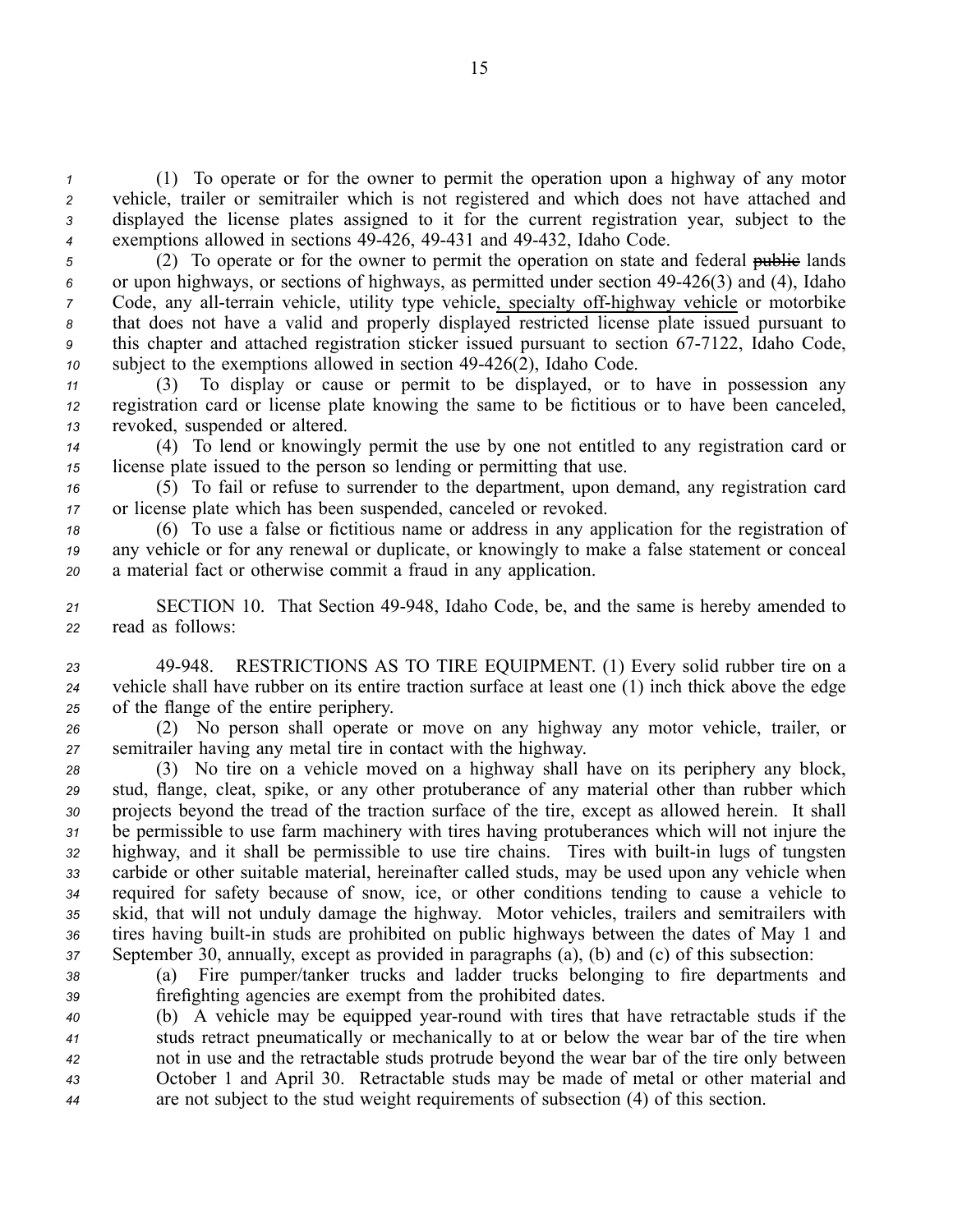*<sup>1</sup>* (c) Special exemptions from the prohibited dates may be granted by the Idaho *<sup>2</sup>* transportation board if it is found by the board that enhancements to public safety *<sup>3</sup>* outweigh the increased pavemen<sup>t</sup> wear.

 (4) Commercial tire retailers shall not sell studded tires with studs exceeding the following weight and protrusion limitations after July 1, 2005. Commercial tire retailers and tire shops shall not manually install studs exceeding the following weight and protrusion limitations after July 1, 2005.

*<sup>8</sup>* (a) Studs shall not protrude more than sixhundredths (.06) of an inch from the surface of *<sup>9</sup>* the tire tread when originally installed.

*<sup>10</sup>* (b) Stud size shall be as recommended by the manufacturer of the tire for the type and *<sup>11</sup>* size of the tire.

*<sup>12</sup>* (c) Studs shall individually weigh no more than one and onehalf (1.5) grams if the stud *<sup>13</sup>* is size 14 or less.

*<sup>14</sup>* (d) Studs shall individually weigh no more than two and threetenths (2.3) grams if the *<sup>15</sup>* stud size is 15 or 16.

*<sup>16</sup>* (e) Studs shall individually weigh no more than three (3) grams if the stud size is 17 or *<sup>17</sup>* larger.

 (5) If the Idaho transportation department determines, at any time, that Lookout Pass or Fourth of July Pass on interstate 90 or Lolo Pass on state highway 12 is of an unsafe condition so as to require chains, as defined in section 49104, Idaho Code, in addition to pneumatic tires, the Idaho transportation department may establish requirements for the use of chains on all commercial vehicles as defined in section  $49-123(2)(c) + (i)$  and  $2-(ii)$ , Idaho Code, traveling on interstate 90 or state highway 12. If the Idaho transportation department establishes that chains are so required, the Idaho transportation department shall:

*<sup>25</sup>* (a) Provide multiple advance notices of the chain requirement;

*<sup>26</sup>* (b) Provide adequate opportunities for pull out;

*<sup>27</sup>* (c) Provide notification at <sup>a</sup> point at which the commercial vehicle can safely pull out of *<sup>28</sup>* the normal flow of traffic, prior to the point at which chains are required; and

*<sup>29</sup>* (d) In no case pos<sup>t</sup> requirements for chains on bare pavement.

*<sup>30</sup>* (6) Provided that the conditions in subsection (5) of this section are met, the chain *<sup>31</sup>* requirement shall be met by chaining <sup>a</sup> minimum of one (1) tire on each side of:

*<sup>32</sup>* (a) One (1) drive axle, regardless of the number of drive axles; and

*<sup>33</sup>* (b) One (1) axle at or near the rear of each towed vehicle. Such axle shall not include <sup>a</sup> *<sup>34</sup>* variable load suspension axle or an axle of <sup>a</sup> converter dolly.

 (7) Chains as required in subsection (6)(a) and (b) of this section mean "chains" as 36 defined in section 49-104, Idaho Code. Any other traction device differing from chains in construction, material or design but capable of providing traction equal to or exceeding that of chains under similar conditions may be used.

*<sup>39</sup>* (8) The Idaho transportation department shall place and maintain signs and other traffic *<sup>40</sup>* control devices on the interstate and state highway passes as designated in subsection (5) of this *<sup>41</sup>* section that indicate the chain requirements under subsection (6) of this section.

*<sup>42</sup>* (9) Exempt from the chaining requirements provided for in subsections (5) and (6) of this *<sup>43</sup>* section are:

*<sup>44</sup>* (a) Motor vehicles operated by the Idaho transportation department when used in the *<sup>45</sup>* maintenance of the interstate or state highway system; and

*<sup>46</sup>* (b) The following: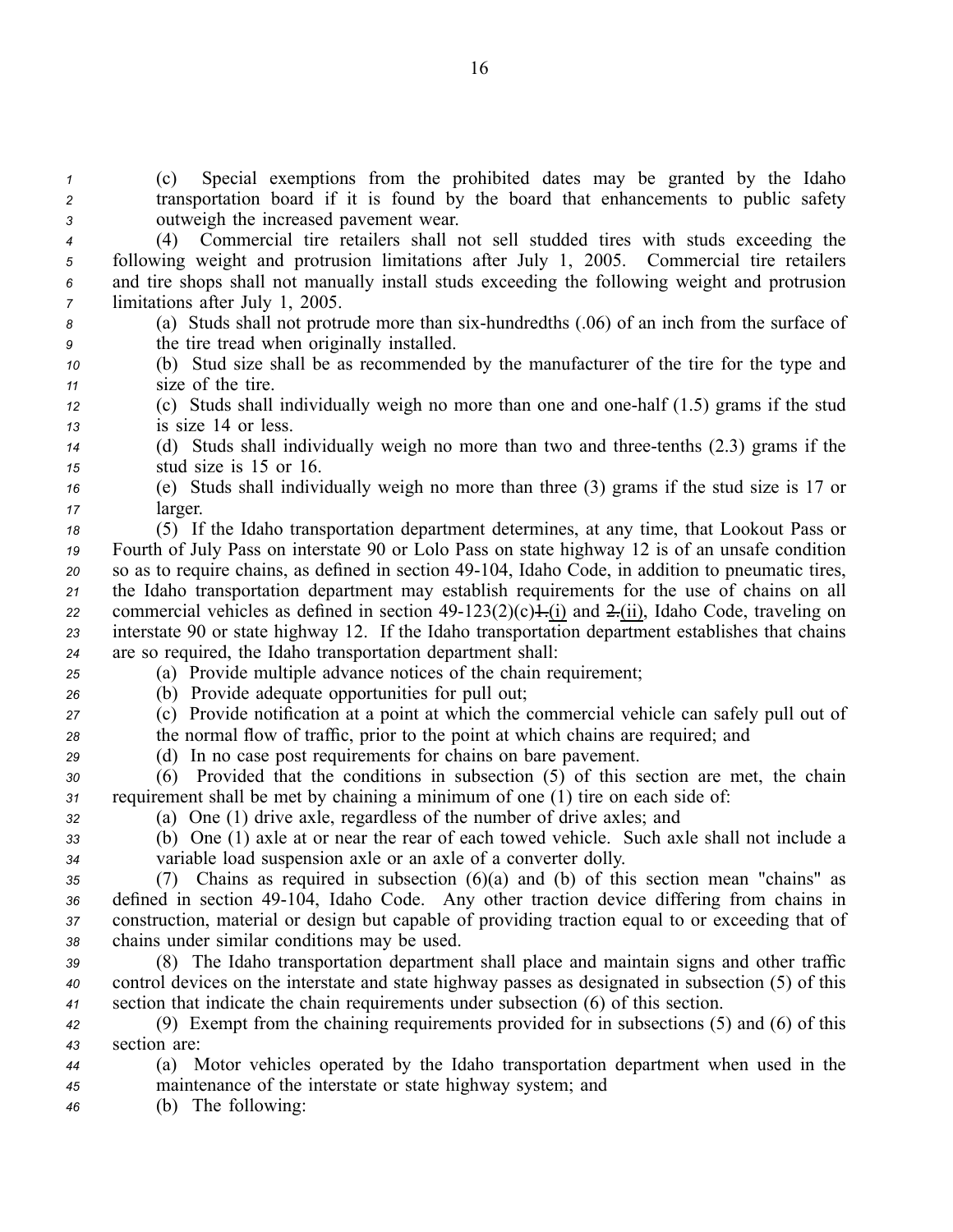(i) Motor vehicles employed solely in transporting school children and teachers to or from school or to or from approved school activities, when the motor vehicle is either: 1. Wholly owned and operated by such school; or 2. Leased or contracted by such school and the motor vehicle is not used in furtherance of any other commercial enterprise; (ii) Motor vehicles controlled and operated by any farmer when used in the transportation of the farmer's farm equipment or in the transportation of supplies to the farmer's farm; (iii) The transportation of agricultural products including fresh fruits and vegetables, livestock, livestock feed or manure at any time of the year; (iv) Motor propelled vehicles for the sole purpose of carrying United States mail or property belonging to the United States; (v) Motor carriers transporting products of the forest at any time of the year, including chip trucks; (vi) Motor carriers transporting products of the mine including sand, gravel and aggregates thereof, excepting petroleum products; and (vii) Vehicles properly equipped, designed and customarily used for the transportation of disabled or abandoned vehicles by means of <sup>a</sup> crane, hoist, tow bar, dolly or roll bed, commonly known as <sup>a</sup> "wrecker truck" or "tow truck." 21 SECTION 11. That Section 67-7101, Idaho Code, be, and the same is hereby amended to read as follows: 677101. DEFINITIONS. In this chapter: 24 (1) "All-terrain vehicle (ATV)" means any recreation vehicle with three (3) or more tires, under nine hundred (900) pounds and fifty (50) inches or less in width, having <sup>a</sup> wheelbase 26 of sixty-one (61) inches or less, traveling on low pressure tires of ten (10) psi or less, has handlebar steering and <sup>a</sup> seat designed to be straddled by the operator. (2) "Board" means the park and recreation board created under authority of section 674221, Idaho Code. (3) "Bona fide snowmobile program" means services or facilities as approved by the department that will benefit snowmobilers such as snowmobile trail grooming, plowing and maintaining snowmobile parking areas and facilities, and trail signing. (4) "Dealer" means any person who engages in the retail sales of or rental of 34 snowmobiles, motorbikes, utility type vehicles, specialty off-highway vehicles or all-terrain vehicles. (5) "Department" means the Idaho department of parks and recreation. (6) "Designated parking area" means an area located, constructed, maintained, and signed with the approval of the land manager or owner. (7) "Director" means the director of the department of parks and recreation. (8) "Highway." (See section 40109, Idaho Code, but excepting public roadway as defined in this section) 42 (9) "Motorbike" means any self-propelled two (2) wheeled motorcycle or motor-driven cycle, excluding tractor, designed for or capable of traveling off developed roadways and highways and also referred to as trailbikes, enduro bikes, trials bikes, motocross bikes or dual purpose motorcycles.

17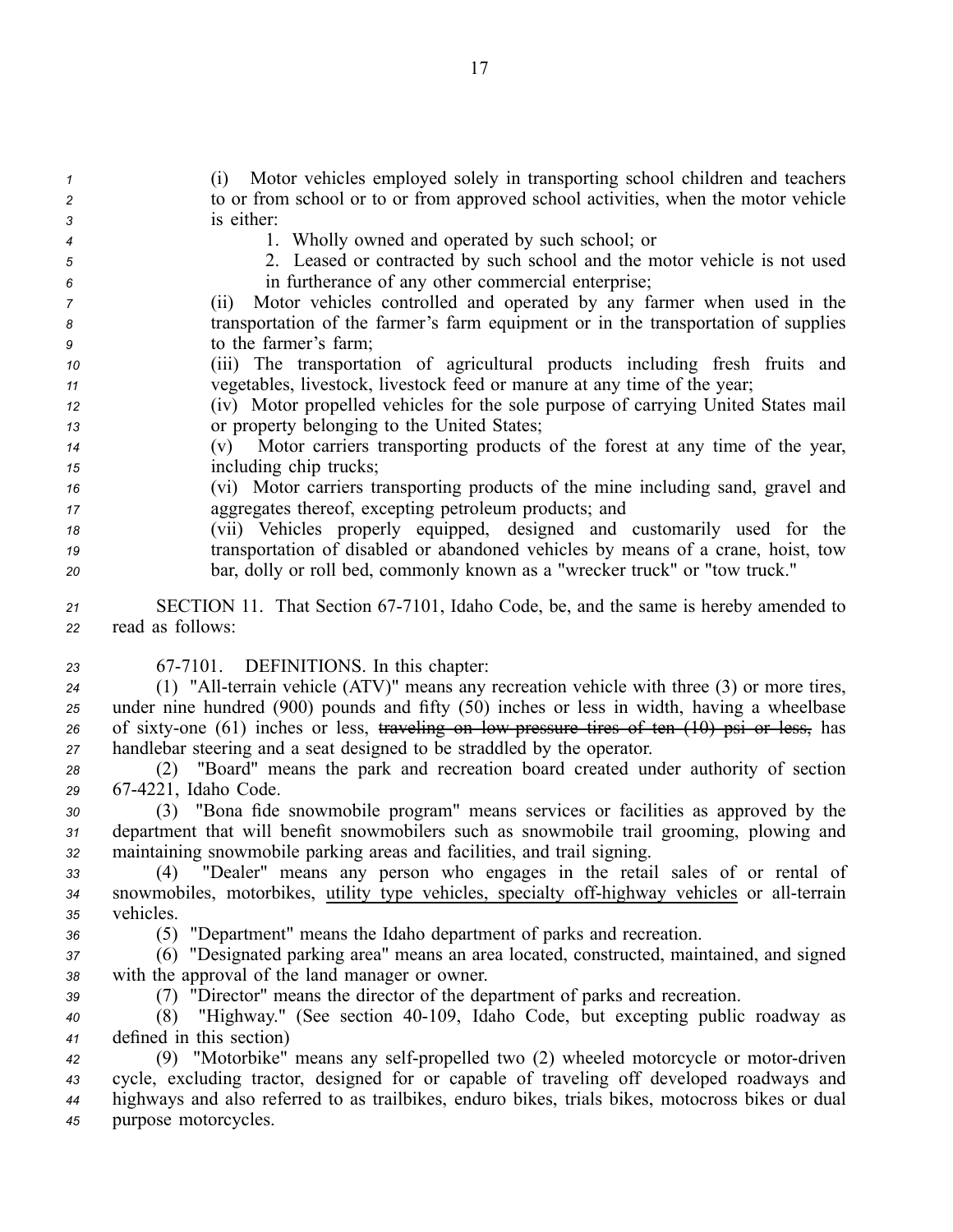(10) "Off-highway vehicle" means an all-terrain vehicle, motorbike, specialty off-highway vehicle or utility type vehicle as defined in this section. 3 (11) "Operator" means any person who is in physical control of a motorbike, all-terrain vehicle, utility type vehicle, specialty off-highway vehicle or snowmobile. <sup>5</sup> (1<sup>12</sup>) "Owner" means every person holding record title to a motorbike, all-terrain vehicle, utility type vehicle, specialty off-highway vehicle or snowmobile and entitled to the use or possession thereof, other than <sup>a</sup> lienholder or other person having <sup>a</sup> security interest only. (123) "Person" means an individual, partnership, association, corporation, or any other body or group of persons, whether incorporated or not, and regardless of the degree of formal organization. (134) "Public roadway" means all portions of any highway which are controlled by an authority other than the Idaho transportation department. (145) "Snowmobile" means any self-propelled vehicle under one thousand (1,000) pounds unladened gross weight, designed primarily for travel on snow or ice or over natural terrain, which may be steered by tracks, skis, or runners. 16 (16) "Specialty off-highway vehicle" means any vehicle manufactured, designed or 17 constructed exclusively for off-highway operation that does not fit the definition of an all-terrain vehicle, utility type vehicle or motorbike as defined in this section. The vehicle classification provided for in this subsection shall become effective on January 1, 2010. (157) "Utility type vehicle (UTV)" means any recreational motor vehicle other than an ATV, motorbike or snowmobile as defined in this section, designed for and capable of travel over designated unpaved roads, traveling on four (4) or more low pressure tires of twenty  $(20)$ 23 psi or less, maximum width less than seventy-four (74) inches, maximum weight less than two thousand (2,000) pounds,  $\Theta$  and having a wheelbase of  $\theta$  ninety four one hundred ten (94110) inches or less. A utility type vehicle must have <sup>a</sup> minimum width of fifty (50) inches, <sup>a</sup> minimum weight of at least nine hundred (900) pounds or a wheelbase of over sixty-one  $(61)$  inches. Utility type vehicle does not include golf carts, vehicles specially designed to carry 28 a disabled person, implements of husbandry as defined in section 49-110(2), Idaho Code, or vehicles otherwise registered under title 49, Idaho Code. (168) "Vendor" means any entity authorized by the department to sell recreational registrations. (179) "Winter recreational parking locations" means designated parking areas established 33 and maintained with funds acquired from the cross-country skiing account. SECTION 12. That Section 677105, Idaho Code, be, and the same is hereby amended to read as follows: 677105. GOVERNMENT OWNERSHIP. Certificate of number and registration portions of this chapter shall not apply to snowmobiles, all-terrain vehicles, utility type 38 vehicles, specialty off-highway vehicles and motorbikes owned and operated by the federal government, <sup>a</sup> state governmen<sup>t</sup> or <sup>a</sup> subdivision of it. 40 SECTION 13. That Section 67-7114, Idaho Code, be, and the same is hereby amended to read as follows: 677114. OPERATION UNDER THE INFLUENCE OF ALCOHOL, DRUGS OR ANY OTHER INTOXICATING SUBSTANCE. Any person driving or operating <sup>a</sup> snowmobile,

18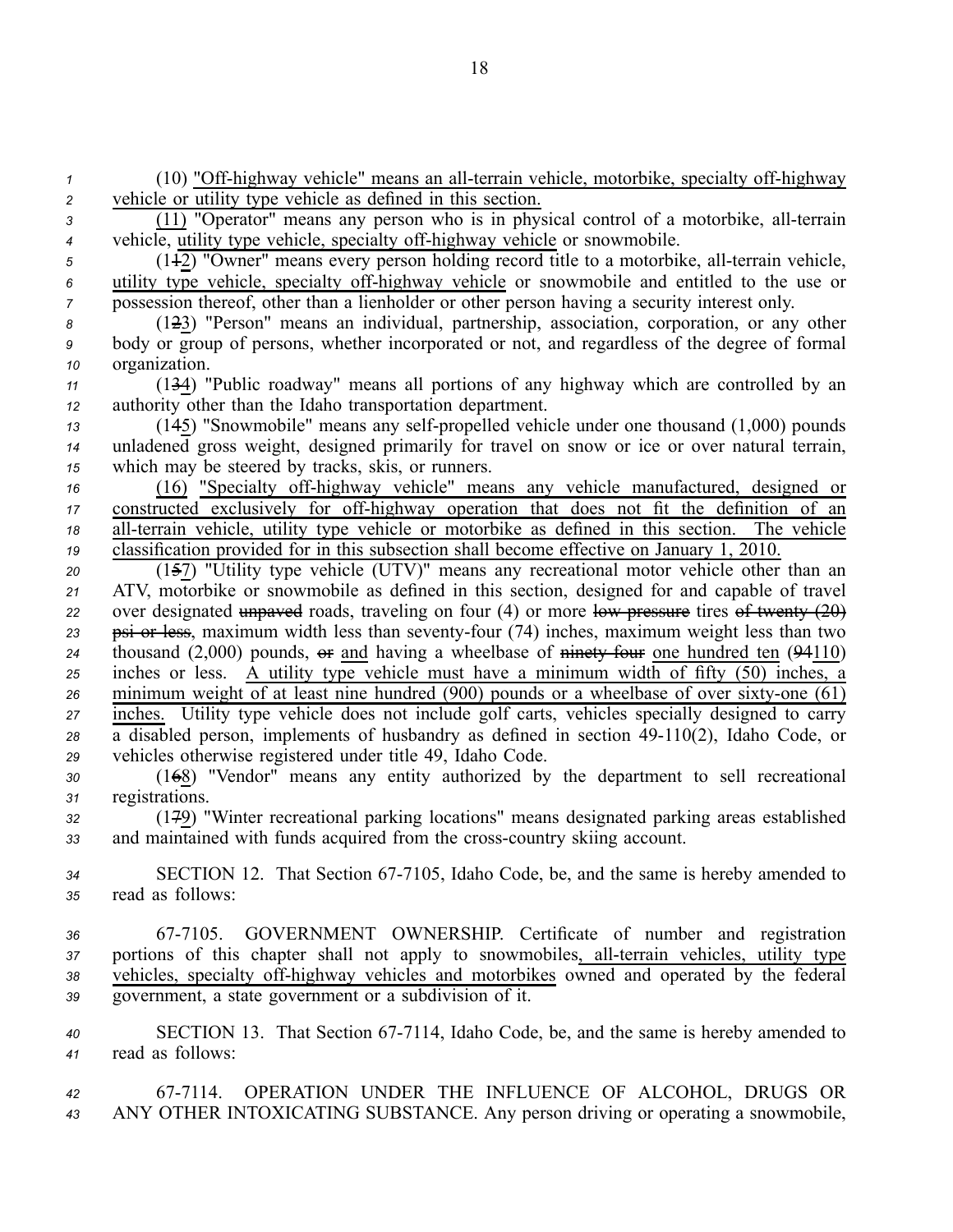motorbike, utility type vehicle, specialty off-highway vehicle or all-terrain vehicle under 2 the influence of alcohol, drugs or any other intoxicating substance on a public roadway or highway, as authorized in this chapter or in section 49426(3) and (4), Idaho Code, or off road off-highway shall be guilty of a misdemeanor.

5 **SECTION 14.** That Section 67-7122, Idaho Code, be, and the same is hereby amended to *<sup>6</sup>* read as follows:

 677122. REQUIREMENTS – REGISTRATION – PROCEDURE. (1) On or before 8 January 1 of each year, the owner of any all-terrain vehicle, motorbike, specialty off-highway <sup>9</sup> vehicle or utility type vehicle as defined in section 67-7101, Idaho Code, or any motorcycle as defined in section 49-114, Idaho Code, used off public highways, on unpaved highways located on state **public** lands or federal **public** lands which are not part of the highway system of the state of Idaho or on highways as prescribed in section 49426(3) and (4), Idaho Code, but excluding those vehicles used exclusively on private land for agricultural use or used exclusively for snow removal purposes as provided in section 49426(2), Idaho Code, shall 15 register that vehicle with the county assessor or other county motor vehicle office as may be designated by the county assessor at any vendor authorized by the department. Effective 17 January 1, 2010, a A fee of ten twelve dollars (\$102.00) shall be charged for each registration, 18 which fee includes a one dollar and fifty cent (\$1.50) fee to be retained by the equally assessor vendor and the remainder of which shall be remitted to the department together with <sup>a</sup> duplicate copy of the application form, noting the number of the registration sticker issued.

21 (2) At the time of sale from any dealer, eEach motorbike, all-terrain vehicle, specialty 22 off-highway vehicle or utility type vehicle sold to an Idaho resident, but excluding those *<sup>23</sup>* vehicles to be used exclusively on private land for agricultural use or used exclusively for snow *<sup>24</sup>* removal purposes as provided in section 49426(2), Idaho Code, must be registered.

*<sup>25</sup>* (a) Application blanks and registration stickers shall be supplied by the department and *<sup>26</sup>* the registration sticker shall be issued to the person making application for registration.

 (b) All registration stickers which are issued shall be in force through December 31 of <sup>28</sup> the issued year. All registration stickers shall be renewed by the owner of the all-terrain vehicle, motorbike, specialty offhighway vehicle or utility type vehicle in the same manner provided for in the initial securing of the same or with any vendor authorized by the department. A vendor issuing <sup>a</sup> renewal registration sticker shall retain <sup>a</sup> one dollar and fifty cent (\$1.50) vendor fee and remit the remainder of the ten twelve dollar (\$102.00) renewal registration sticker fee to the department together with <sup>a</sup> duplicate copy of the application form, noting the number of the registration sticker issued.

 (c) The issued registration sticker shall be placed upon the restricted vehicle license plate of the all-terrain vehicle, motorbike, specialty off-highway vehicle or utility type vehicle, or upon the license plate right fork of a vehicle registered pursuant to section 49-402(3), Idaho Code, or of a motorbike if used exclusively off-highway, or upon the rear fender of an all-terrain vehicle, specialty off-highway vehicle or utility type vehicle if used exclusively off-highway. The placement shall be made in such a manner that it is completely visible, does not cover the license plate numbers or letters, if licensed, and shall be kept in <sup>a</sup> legible condition at all times.

*<sup>43</sup>* (3) For operation of <sup>a</sup> motorbike that meets the requirements specified in section *<sup>44</sup>* 49114(10), Idaho Code, on the public highways, the vehicle shall also be registered pursuan<sup>t</sup> *<sup>45</sup>* to the provisions of section 49402(3), Idaho Code. A motorbike that meets the requirements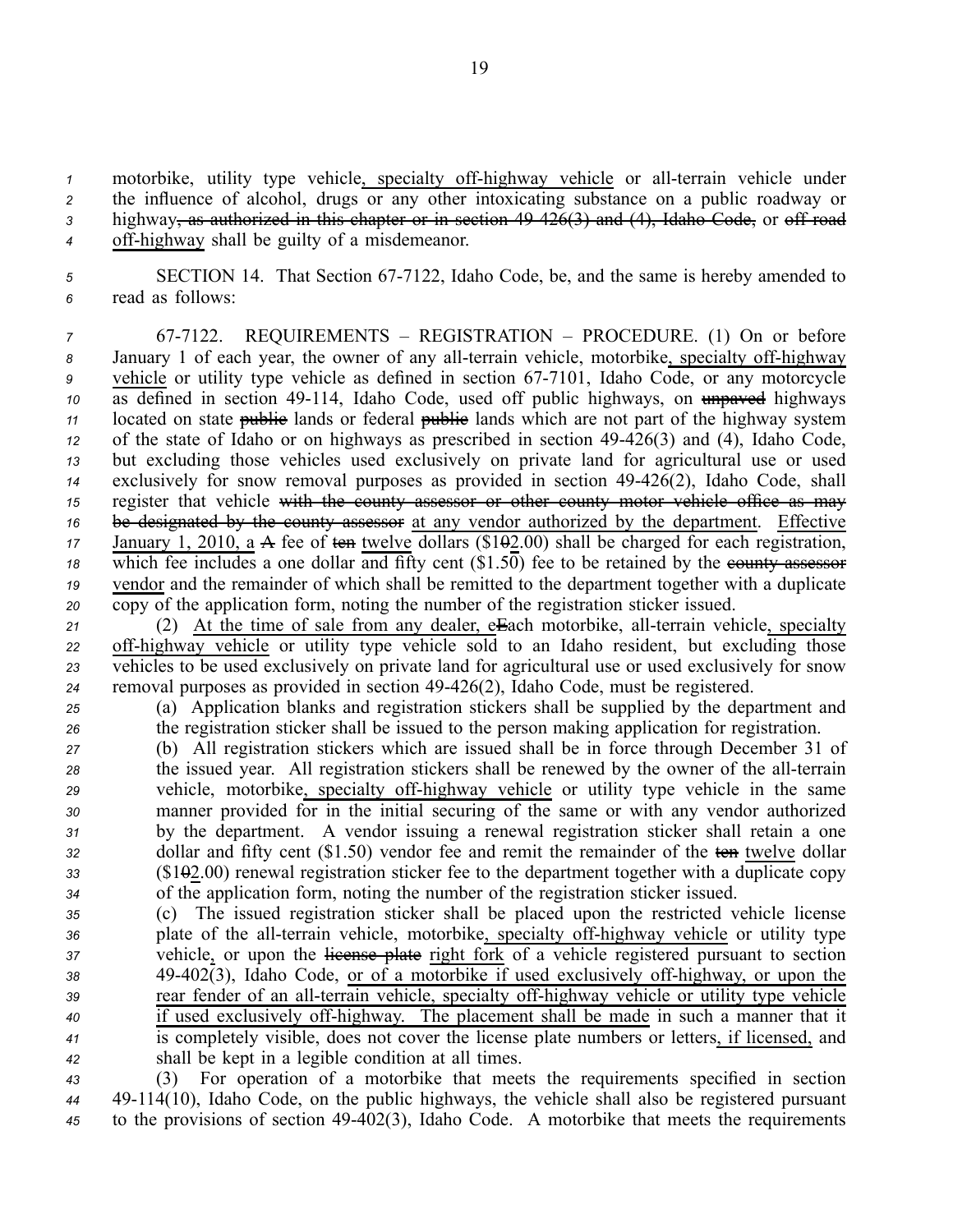specified in section 49114(10), Idaho Code, and that is registered pursuan<sup>t</sup> to section 49402(3), Idaho Code, shall not be required to obtain <sup>a</sup> restricted license plate pursuan<sup>t</sup> to 3 section 49-402(4), Idaho Code. A motorbike, all-terrain vehicle, specialty off-highway vehicle <sup>4</sup> or utility type vehicle operated exclusively off-highway or on highways located on state lands or federal lands which are not par<sup>t</sup> of the highway system of the state of Idaho and that meet the registration requirements specified in this section shall not be required to obtain <sup>a</sup> restricted vehicle license plate pursuant to section 49-402(4), Idaho Code. (4) Nonresidents shall be allowed to purchase <sup>a</sup> restricted vehicle license plate pursuan<sup>t</sup> <sup>9</sup> to section 49-402(4), Idaho Code, and/or a sticker for an all-terrain vehicle, motorbike, specialty off-highway vehicle or utility type vehicle.

11 SECTION 15. That Section 67-7124, Idaho Code, be, and the same is hereby amended to *<sup>12</sup>* read as follows:

13 67-7124. NONRESIDENT – EXEMPTION. (1) The provisions of section 67-7122, 14 Idaho Code, regarding registration shall not apply to any nonresident owner; provided that if *<sup>15</sup>* <sup>a</sup> nonresident owner operates the vehicle for over thirty (30) days within this state he shall be *16* subject to the registration provisions of law the all-terrain vehicle, utility type vehicle, specialty 17 off-highway vehicle or motorbike is currently and properly registered in the state of residence. <sup>18</sup> Owners of an all-terrain vehicle, utility type vehicle, specialty off-highway vehicle or motorbike *<sup>19</sup>* from states that do not have <sup>a</sup> registration requirement shall be registered in Idaho under the 20 provisions of section 67-7122, Idaho Code, prior to operation in this state.

21 (2) Nonresidents with an all-terrain vehicle, utility type vehicle, specialty off-highway *<sup>22</sup>* vehicle or motorbike registered in another state shall have the same use privileges and *<sup>23</sup>* responsibilities as <sup>a</sup> resident of this state with <sup>a</sup> properly registered vehicle.

*<sup>24</sup>* SECTION 16. That Section 677126, Idaho Code, be, and the same is hereby amended to *<sup>25</sup>* read as follows:

 677126. ESTABLISHMENT OF ACCOUNT – DISTRIBUTION OF FEES. There is established in the state treasurer's office an account to be known and designated as the <sup>28</sup> "motorbike recreation account." The ten twelve dollar (\$102.00) fee collected for off-highway vehicle registration stickers shall be allocated as follows:

*<sup>30</sup>* (1) Vendors shall charge and retain one dollar and fifty cents (\$1.50) for <sup>a</sup> handling fee;

 (2) Up to fifteen percent  $(15%)$  shall be allotted to the department for administration and for the production of registration stickers, which moneys shall be placed in the motorbike recreation account. The department shall annually publish <sup>a</sup> repor<sup>t</sup> specifically identifying the uses of account moneys;

| 35 |                                                              |  |  |  |  |  |  |  | $(3)$ One dollar $(\$1.00)$ shall be deposited into the off-highway vehicle law enforcement |  |  |
|----|--------------------------------------------------------------|--|--|--|--|--|--|--|---------------------------------------------------------------------------------------------|--|--|
| 36 | fund. Moneys in said fund shall be paid and used as follows: |  |  |  |  |  |  |  |                                                                                             |  |  |
|    |                                                              |  |  |  |  |  |  |  |                                                                                             |  |  |

- *37* (a) Sheriffs of counties with a current or an actively developing off-highway vehicle law *<sup>38</sup>* enforcement program recognized by the department shall receive moneys from the fund *<sup>39</sup>* based upon <sup>a</sup> formula as provided in rule promulgated by the board; and
- <sup>40</sup> (b) Moneys from the fund shall be used only for off-highway related law enforcement *<sup>41</sup>* activities; and
- *<sup>42</sup>* (4) One dollar \$1.00) shall be allocated to the Idaho department of lands to provide <sup>43</sup> off-highway vehicle opportunities and to repair damage directly related to off-highway vehicle